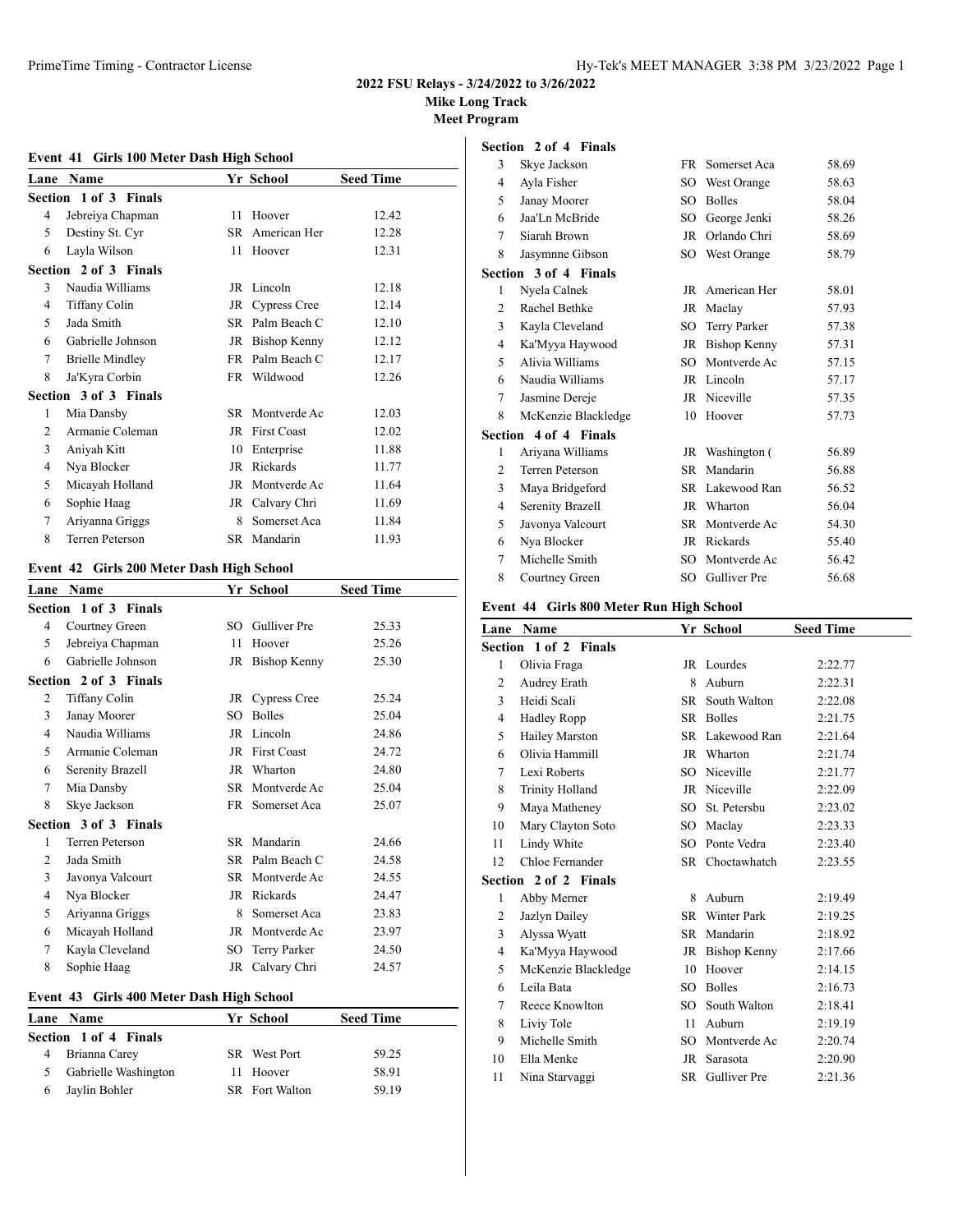**Mike Long Track**

|  |  | Event 46 Girls 1600 Meter Run Invitational High School |
|--|--|--------------------------------------------------------|
|  |  |                                                        |

|  | Event 45 Girls 1600 Meter Run High School |  |  |  |  |  |  |
|--|-------------------------------------------|--|--|--|--|--|--|
|--|-------------------------------------------|--|--|--|--|--|--|

|                | Lane Name              |           | Yr School       | <b>Seed Time</b> |
|----------------|------------------------|-----------|-----------------|------------------|
| Section        | 1 of 3 Finals          |           |                 |                  |
| 1              | Lauren Conover         | SR        | Mandarin        | 5:17.25          |
| $\overline{c}$ | Elizabeth Csikai       |           | JR Bolles       | 5:17.89          |
| 3              | Zoe Pustilnik          |           | SR Spanish Rive | 5:17.96          |
| $\overline{4}$ | Annie Loehle           |           | SR Mandarin     | 5:18.00          |
| 5              | Noelle Vu              |           | SO Mount Dora   | 5:18.17          |
| 6              | Hailey Howard          |           | SR Calvary Chri | 5:18.52          |
| 7              | Lindy White            |           | SO Ponte Vedra  | 5:19.04          |
| 8              | <b>Hadley Ropp</b>     |           | SR Bolles       | 5:20.63          |
| 9              | Alyssa Wyatt           |           | SR Mandarin     | 5:20.85          |
| 10             | <b>Trinity Holland</b> |           | JR Niceville    | 5:21.19          |
| 11             | Anna McDermott         |           | SR Berkeley Pre | 5:21.54          |
| 12             | Isabella Narvaez       | <b>JR</b> | Viera           | 5:21.85          |
| 13             | Chloe Fernander        |           | SR Choctawhatch | 5:21.90          |
| Section        | 2 of 3 Finals          |           |                 |                  |
| 1              | Madeleine Gear         |           | SO Cambridge Ch | 5:11.51          |
| $\overline{c}$ | Catalina Edwards       |           | JR Celebration  | 5:11.57          |
| 3              | Elizabeth McClure      |           | FR Bolles       | 5:12.48          |
| $\overline{4}$ | Emma Hencock           |           | JR St. Brendan  | 5:12.65          |
| 5              | Lily Moore             |           | JR Leon         | 5:12.99          |
| 6              | Laci Watford           |           | SR University C | 5:13.10          |
| $\tau$         | Addison Boyer          |           | SO South Fork   | 5:13.18          |
| 8              | Aurora Melzer          |           | SR Lakewood Ran | 5:14.70          |
| 9              | Liviy Tole             | 11        | Auburn          | 5:15.02          |
| 10             | Braelyn Wahy           |           | SO Satellite    | 5:16.10          |
| 11             | Avery Fronrath         |           | SO King's Acade | 5:16.53          |
| 12             | Susan Koeppel          | SO        | Maclay          | 5:16.74          |
| 13             | Reece Knowlton         | SO        | South Walton    | 5:16.92          |
|                | Section 3 of 3 Finals  |           |                 |                  |
| $\mathbf{1}$   | Mary Ellen Eudaly      |           | SR Cambridge Ch | 4:44.80          |
| $\overline{c}$ | Caroline Lehman        |           | SR Cambridge Ch | 4:46.03          |
| 3              | Grace Marston          |           | SR Lakewood Ran | 4:58.33          |
| $\overline{4}$ | Elli Black             |           | 8 Cambridge Ch  | 4:58.64          |
| 5              | Kate Drummond          |           | JR Buchholz     | 5:00.70          |
| 6              | Abby Merner            | 8         | Auburn          | 5:01.51          |
| 7              | Olivia Niewald         | JR        | Spruce Creek    | 5:01.66          |
| 8              | Jillian Candelino      |           | JR Bolles       | 5:04.77          |
| 9              | Ava Wyant              |           | SO Master's Aca | 5:07.90          |
| 10             | Emma O'Day             |           | JR Boca Raton   | 5:08.49          |
| 11             | <b>Brooke Hooper</b>   | SO.       | Pine Crest      | 5:08.81          |
| 12             | Rylee Plexico          | 8         | Auburn          | 5:10.74          |
|                |                        |           |                 |                  |

|                | Lane Name               |     | Yr School           | <b>Seed Time</b> |
|----------------|-------------------------|-----|---------------------|------------------|
|                | Section 1 of 8 Finals   |     |                     |                  |
| 1              | Olivia Fraga            |     | JR Lourdes          | 5:22.08          |
| $\overline{c}$ | Ella Menke              |     | JR Sarasota         | 5:22.57          |
| 3              | Sarah Rudolph           |     | SR Circle Chris     | 5:24.45          |
| $\overline{4}$ | Mackenzie Scordato      |     | SR Citrus           | 5:24.66          |
| 5              | Audrey Singletary       |     | SR Nease            | 5:25.38          |
| 6              | <b>Lindsay Gonzales</b> |     | SR Mandarin         | 5:25.45          |
| 7              | Leila Bata              |     | SO Bolles           | 5:26.28          |
| 8              | Heidi Scali             |     | SR South Walton     | 5:26.28          |
| 9              | EV McGowan              | 10  | Auburn              | 5:26.77          |
| 10             | Skyler Gillett          |     | JR Alonso           | 5:27.07          |
| 11             | Kyra Gardner            |     | SR Gulliver Pre     | 5:27.07          |
| 12             | Sofia Lantz             |     | SR Lake Mary        | 5:27.24          |
| 13             | Isabella Lee            |     | FR Bolles           | 5:27.28          |
| 14             | Lexi Roberts            |     | SO Niceville        | 5:28.34          |
| 15             | Elyse Carmichael        |     | FR Washington (     | 5:29.25          |
| 16             | Arlie Rubin             |     | SR Plant            | 5:30.00          |
| 17             | Maddie Popp             | SR. | <b>Bolles</b>       | 5:30.14          |
| 18             | Alexis Henderson        | 8   | <b>Bolles</b>       | 5:30.93          |
| 19             | Kaylin Olivarez         |     | FR Niceville        | 5:31.05          |
| 20             | Belicia O'Grady         |     | FR Fort Walton      | 5:31.27          |
| 21             | <b>Delaney Stephens</b> | JR  | Spruce Creek        | 5:31.99          |
| 22             | Sarah Montague          | 7   | Pine Crest          | 5:32.81          |
| 23             | Marlie Gonzalez         |     | JR Braddock         | 5:32.96          |
|                | Section 2 of 8 Finals   |     |                     |                  |
| 1              | Hailey Marston          |     | SR Lakewood Ran     | 5:33.00          |
| $\overline{c}$ | Penelope Markowski      |     | SR Plant            | 5:33.00          |
| 3              | Ella Mickler            |     | JR Bolles           | 5:33.27          |
| $\overline{4}$ | Gabriela Page           |     | FR St. Brendan      | 5:34.43          |
| 5              | Delaney Booth           |     | SR St. Petersbu     | 5:34.65          |
| 6              | Madison Manucy          |     | SR Nease            | 5:34.75          |
| 7              | Millie Talmadge         | 9   | Providence C        | 5:35.60          |
| 8              | Paola Garcia            |     | JR Lourdes          | 5:35.65          |
| 9              | Kylie Stephens          |     | JR Berkelev Pre     | 5:35.69          |
| 10             | Kayla Feeney            |     | FR Braddock         | 5:35.80          |
| 11             | Estella Bruneau         | FR  | Bolles              | 5:35.91          |
| 12             | Stella Lewis            | JR  | Leon                | 5:35.99          |
| 13             | Margaret Malizia        | SR  | Plant               | 5:36.00          |
| 14             | Katelyn Sadorf          | SO  | Spanish Rive        | 5:36.16          |
| 15             | Katie Thompson          | JR  | Fleming Isla        | 5:36.18          |
| 16             | Olivia Rodriguez        | FR  | Lourdes             | 5:36.22          |
| 17             | Jaade McBride           | SO  | George Jenki        | 5:37.12          |
| 18             | Lillian Koeppel         | 8   | Maclay              | 5:37.30          |
| 19             | Giulianna Rivero        | JR  | Doral Academ        | 5:37.88          |
| 20             | Emily McDermott         | SO  | <b>Berkeley Pre</b> | 5:38.09          |
| 21             | Merritt Smith           |     | SR Calvary Chri     | 5:38.14          |
| 22             | Hannah Kasper           | SO  | Calvary Chri        | 5:38.67          |
| 23             | Jazmine Trotz           | FR  | Braddock            | 5:38.68          |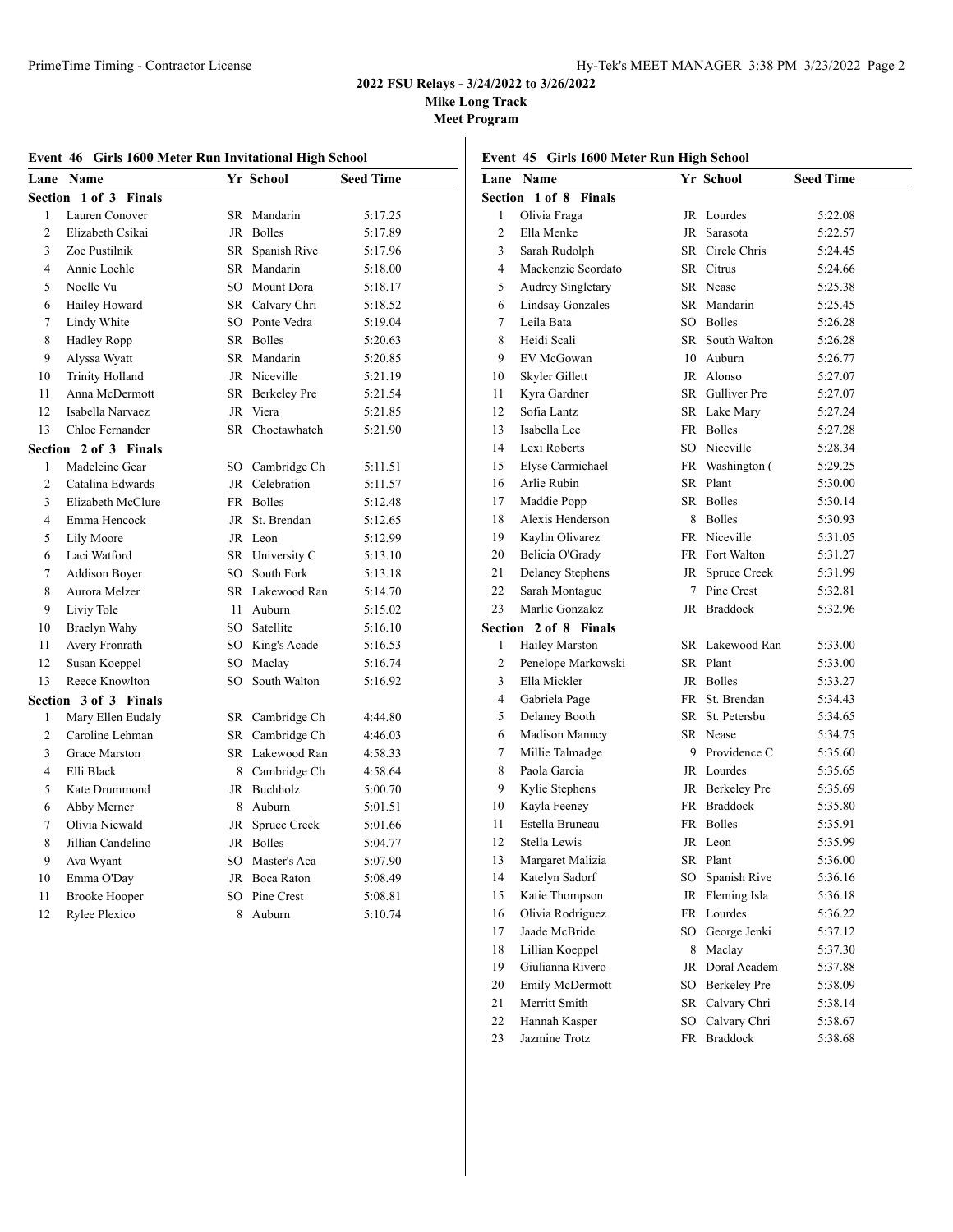**Mike Long Track**

|                | Section 3 of 8 Finals(Event 45 Girls 1600 Meter Run High School) |         |                              |                    |
|----------------|------------------------------------------------------------------|---------|------------------------------|--------------------|
| 1              | Clara Alford                                                     |         | SR Wakulla                   | 5:38.71            |
| $\overline{c}$ | Isabella Hutchins                                                | $SO^-$  | Bishop Kenny                 | 5:39.99            |
| 3              | Mallory Robinson                                                 |         | JR Leon                      | 5:40.74            |
| $\overline{4}$ | Jayci Brauman                                                    | SR      | Montverde Ac                 | 5:41.32            |
| 5              | Michaela Lang                                                    | $\tau$  | Pine Crest                   | 5:41.75            |
| 6              | Nishi Bhanderi                                                   | 8       | Maclay                       | 5:41.76            |
| 7              | Caroline Couch                                                   | 8       | Maclay                       | 5:41.98            |
| 8              | Lila Feeley                                                      |         | FR Pine Crest                | 5:42.09            |
| 9              | Savannah Blau                                                    |         | SO American Her              | 5:42.10            |
| 10             | Deanna Bottino                                                   |         | SR Choctawhatch              | 5:42.80            |
| 11             | Kate McMahon                                                     |         | FR Niceville                 | 5:42.84            |
| 12             | Kaitlyn Scherer                                                  |         | JR Fleming Isla              | 5:43.00            |
| 13             | Tanya Pach                                                       |         | JR American Her              | 5:43.01            |
| 14             | Katherine Mueller                                                |         | JR Nease                     | 5:43.29            |
| 15             | Kaitlyn Frost                                                    |         | SR Bishop Snyde              | 5:43.34            |
| 16             | Payton Thumm                                                     | FR      | Maclay                       | 5:43.91            |
| 17             | Niya Coleman                                                     | JR      | Florida Stat                 | 5:43.98            |
| 18             | Chi Medina                                                       | JR      | Choctawhatch                 | 5:44.84            |
| 19             | Alyssa Cooper                                                    |         | SR Chiles                    | 5:45.00            |
| 20             | Riley Johnston                                                   |         | JR Niceville                 | 5:45.07            |
| 21             | Nathalia Mallo                                                   |         | JR Alonso                    | 5:45.12            |
| 22             | Meia Popp                                                        | SO      | <b>Bolles</b>                | 5:45.55            |
| 23             | Natalie Nesmith                                                  |         | JR Montverde Ac              | 5:45.56            |
|                | Section 4 of 8 Finals                                            |         |                              |                    |
| 1              | Liliana Lewis                                                    |         | SO Wakulla                   | 5:45.74            |
| $\overline{2}$ | Ella Harrison                                                    |         | SO Nease                     | 5:45.77            |
| 3              | Kaylee Kraver                                                    |         | SR Satellite                 | 5:46.44            |
| $\overline{4}$ | Shaye Coyle                                                      | SO      | Satellite                    | 5:46.53            |
| 5              | Sophia Dedmore                                                   |         | SR Niceville                 | 5:46.63            |
| 6              | Ashley Eagan                                                     | SR      | St. Petersbu                 | 5:46.76            |
| 7              | Mariana Fedele                                                   |         | JR American Her              | 5:46.90            |
| 8              | Amelia Chapman                                                   |         | JR West Orange               | 5:47.68            |
| 9              | <b>Reese Scott</b>                                               | SO      | Fleming Isla                 | 5:48.00            |
| 10             | Veronica Roca                                                    |         | JR Niceville                 | 5:48.06            |
| 11             | Maya McKenzie                                                    | SR      | Satellite                    | 5:48.10            |
| 12             | Hailey Holtery                                                   |         | SO Niceville                 | 5:49.22            |
| 13             | Lauryn Cooper                                                    |         | SO Niceville                 | 5:49.62            |
| 14             | NyAshia Wright                                                   |         | FR Lincoln                   | 5:49.80            |
| 15             | Katherine Fisher                                                 |         | FR Plant                     | 5:50.00            |
| 16             | Mackenzie Thompson                                               | FR      | Satellite                    | 5:50.27            |
| 17             | Margaret Doolittle                                               | FR      | St. Petersbu                 | 5:50.29            |
| 18             | Frances Van Looveren                                             | JR      | Plant                        | 5:50.94            |
| 19             | Kristin Keyser                                                   | JR      | Plant                        | 5:51.00            |
| 20             | Charlotte Carley                                                 | JR      | Lemon Bay                    | 5:51.13            |
| 21             | Kate Pollard                                                     | JR      | Plant                        | 5:52.82<br>5:53.72 |
| 22<br>23       | Tilda Brewer                                                     | JR<br>8 | Fort Walton<br><b>Bolles</b> |                    |
| 24             | Emily Loftin<br>Andrea Comas-Sanchez                             |         | SO Lourdes                   | 5:53.96            |
|                |                                                                  |         |                              | 5:54.18            |

|    | <b>Section 5 of 8 Finals</b> |    |                      |         |
|----|------------------------------|----|----------------------|---------|
| 1  | Malia Palenik                |    | SR Nease             | 5:54.50 |
| 2  | Lauren Schaudel              |    | SR Fleming Isla      | 5:55.00 |
| 3  | Autumn Kloth                 |    | SR Lake Wales        | 5:55.12 |
| 4  | Aleah Henley                 |    | SR Lincoln           | 5:55.23 |
| 5  | Davis Johnson                |    | SO Bishop Kenny      | 5:55.38 |
| 6  | Ryann McLeod                 |    | FR Plant             | 5:56.00 |
| 7  | Victoria Gorelik             |    | SO Nease             | 5:56.18 |
| 8  | Hannah Jacobs                |    | 9 Providence C       | 5:56.84 |
| 9  | Olivia Lambert               |    | JR Lourdes           | 5:57.09 |
| 10 | Sierra Markle                |    | SO Satellite         | 5:57.55 |
| 11 | Ac Farris                    |    | 10 Providence C      | 5:57.56 |
| 12 | Olivia Avny                  |    | <b>IR</b> Pine Crest | 5:57.89 |
| 13 | Claudia Portocarrero         |    | JR Lourdes           | 5:57.91 |
| 14 | Grace Boatright              |    | JR George Jenki      | 5:58.44 |
| 15 | <b>Emily Stevenson</b>       |    | 8 Bolles             | 5:58.87 |
| 16 | <b>Lindsey Trent</b>         |    | SR Bishop Kenny      | 5:59.00 |
| 17 | Lindsey Heller               |    | SO Pine Crest        | 5:59.04 |
| 18 | Aurora Clark                 |    | FR Plant             | 5:59.17 |
| 19 | Ashley Silva                 |    | SR American Her      | 5:59.27 |
| 20 | Raina Byerly                 |    | SO West Orange       | 5:59.28 |
| 21 | Madelyn Gortemoller          |    | SR Port St. Joe      | 5:59.71 |
| 22 | Cailey Green                 |    | JR Nease             | 5:59.83 |
| 23 | Anne Bannon                  |    | SR Gulliver Pre      | 6:00.00 |
| 24 | Brylie Kilgore               |    | JR Choctawhatch      | 6:00.00 |
|    | Section 6 of 8 Finals        |    |                      |         |
| 1  | <b>Tommie Bost</b>           |    | SO St. Francis       | 6:01.35 |
| 2  | Taylor Pfeifer               |    | SO Wakulla           | 6:01.58 |
| 3  | Lily Tucker                  |    | SR Niceville         | 6:01.73 |
| 4  | Paola Montejo                |    | SR St. Brendan       | 6:03.63 |
| 5  | Emma Supple                  |    | FR Pine Crest        | 6:03.63 |
| 6  | Kishma Fleurigene            |    | FR American Her      | 6:03.91 |
| 7  | Arianna Vializ               |    | JR Mandarin          | 6:05.11 |
| 8  | Sophia Dicus                 |    | FR Plant             | 6:05.19 |
| 9  | Alessandra Di Mise           |    | FR Gulliver Pre      | 6:05.27 |
| 10 | Meredith Neil                |    | SO Plant             | 6:06.07 |
| 11 | Leah Keller                  |    | SO Florida Stat      | 6:06.15 |
| 12 | Diora DeMarse                |    | SO Plant             | 6:07.00 |
| 13 | Caro Timiraos                | SO | Lourdes              | 6:07.54 |
| 14 | Caroline Wilson              |    | FR Plant             | 6:07.85 |
| 15 | Sofia Petrucelli             |    | JR Bolles            | 6:08.54 |
| 16 | Madi Sims                    |    | FR Leon              | 6:08.84 |
| 17 | Genevieve Ernest             |    | SR Mandarin          | 6:09.66 |
| 18 | <b>Lilly Moore</b>           |    | SR Bolles            | 6:10.00 |
| 19 | Juliette Heckman             |    | SO Leon              | 6:10.10 |
| 20 | Rachel Fernandez             | SR | St. Brendan          | 6:10.36 |
| 21 | Amelia Edgar                 |    | SO Plant             | 6:10.73 |
| 22 | Lane Morales                 |    | 8 Bolles             | 6:11.97 |
| 23 | Claire Worley                | 8  | <b>Bolles</b>        | 6:12.17 |
| 24 | Maureen McDonald             |    | SO Nease             | 6:12.31 |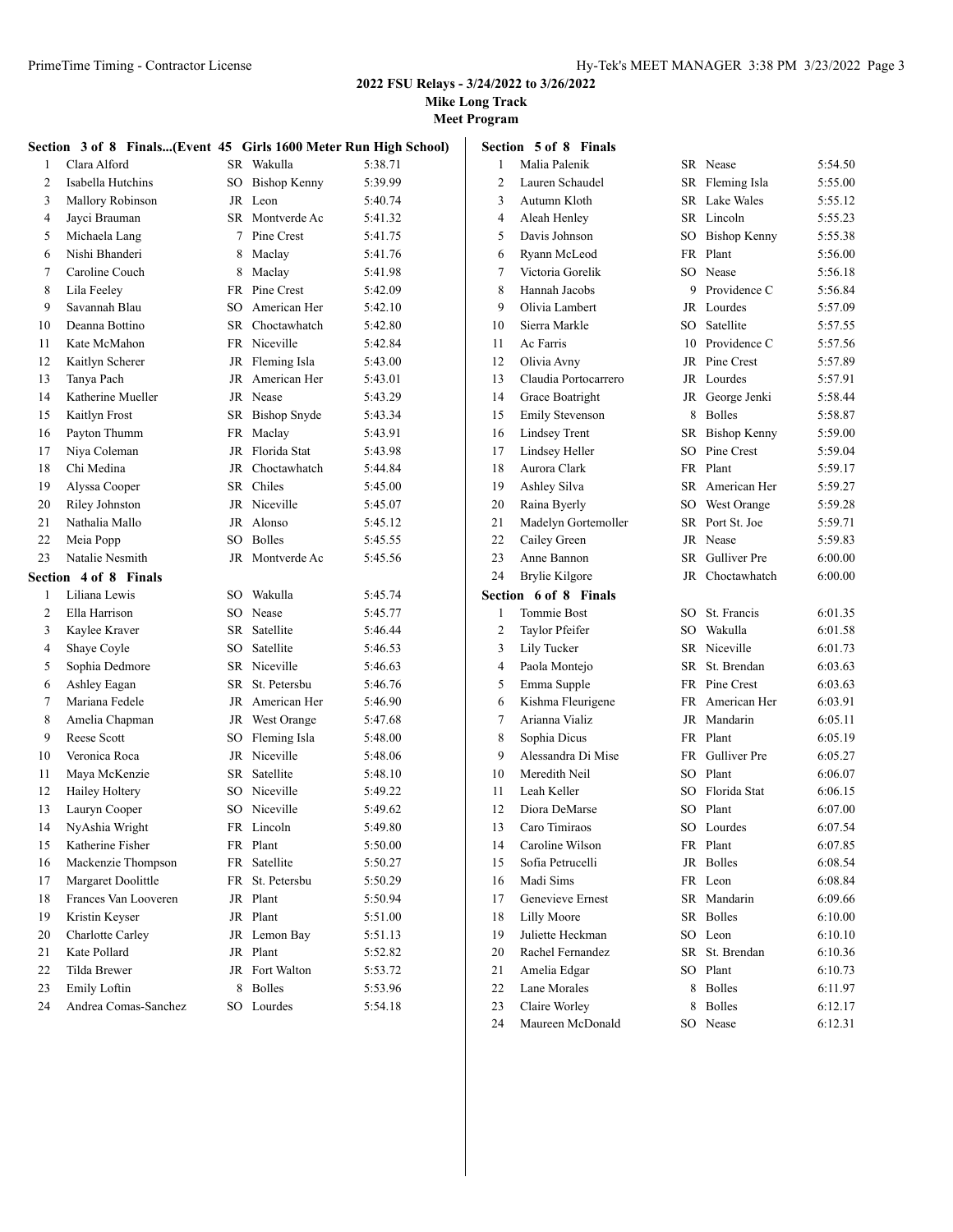**Mike Long Track**

**Meet Program**

#### **Section 7 of 8 Finals...(Event 45 Girls 1600 Meter Run High School)**

| 1        | Aza Hampton                      |          | FR Lincoln                 | 6:12.40            |
|----------|----------------------------------|----------|----------------------------|--------------------|
| 2        | Alexis Villarose                 | SR.      | Boca Raton                 | 6:12.55            |
| 3        | Ryleigh Gunter                   |          | 8 Florida Stat             | 6:12.88            |
| 4        | Leila Gonzalez                   | SR       | St. Brendan                | 6:13.73            |
| 5        | Drew Dillon                      |          | JR Mandarin                | 6:14.03            |
| 6        | Leah Boutwell                    | $\tau$   | Florida Stat               | 6:14.12            |
| 7        | Molly Duggan                     | SO       | Chiles                     | 6:14.38            |
| 8        | Carlson Henry                    |          | JR Alonso                  | 6:14.60            |
| 9        | Elizabeth McMahon                |          | JR Niceville               | 6:14.85            |
| 10       | Valeria Castillo                 |          | SO Gulliver Pre            | 6:15.00            |
| 11       | Kendall Wampler                  |          | FR Nease                   | 6:15.06            |
| 12       | Andrea Andino                    | SR.      | St. Brendan                | 6:15.39            |
| 13       | Anna Voils                       |          | JR Nease                   | 6:16.77            |
| 14       | <b>Emily Love</b>                | 11       | Providence C               | 6:16.89            |
| 15       | Elizabeth Kessler                |          | JR Lincoln                 | 6:18.97            |
| 16       | Kaitlin Kristian                 |          | SO Chiles                  | 6:19.07            |
| 17       | Tiffany Aquilino                 | JR       | St. Brendan                | 6:20.95            |
| 18       | Emelia Huebner                   | SR       | Seffner Chri               | 6:21.25            |
| 19       | Erica Tateishi                   | SR       | George Jenki               | 6:21.41            |
| 20       | Hannah Flynn                     | SR       | Chiles                     | 6:23.43            |
| 21       | Alex Howell                      |          | FR Alonso                  | 6:23.79            |
| 22       | Abigayle Vannoy                  |          | JR Lincoln                 | 6:27.47            |
| 23       | <b>Audry Sauls</b>               |          | SO Leon                    | 6:27.96            |
| 24       | Sofia Hollos                     |          | FR Boca Raton              | 6:33.29            |
|          |                                  |          |                            |                    |
|          |                                  |          |                            |                    |
| Section  | 8 of 8 Finals                    |          |                            |                    |
| 1        | Sophia Umana                     |          | SR Leon                    | 6:34.99            |
| 2        | Sada Bostick                     |          | FR Chiles                  | 6:35.24            |
| 3        | Tatiana Blanco                   |          | SO Satellite               | 6:43.61            |
| 4        | Paola Ortiz                      |          | SO St. John Pau            | 6:43.95            |
| 5        | Alyssa Cunningham<br>Maria Ortiz |          | SO Satellite<br>FR Alonso  | 6:45.00            |
| 6<br>7   | Naomi Buchanana                  | SO.      | Lincoln                    | 6:46.99            |
|          |                                  |          |                            | 6:54.77            |
| 8        | Gianna Dunn                      |          | FR Boca Raton              | 6:55.27            |
| 9        | Makenna Jones                    |          | FR Alonso<br>FR Boca Raton | 6:57.84            |
| 10       | Olivia Moore                     |          | FR Lincoln                 | 7:02.21<br>7:06.74 |
| 11       | Sujin vanHoeij                   |          |                            |                    |
| 12       | Rylee Zell                       | SO.      | Sheridan Hil<br>SR Lincoln | 7:09.80<br>7:14.83 |
| 13<br>14 | Lauren McCray<br>Allie Ochoa     | SR.      |                            | 7:22.13            |
|          |                                  |          | Lincoln                    |                    |
| 15       | Danielle Malphurs                | FR       | Wakulla                    | 7:24.99            |
| 16       | Joyful Linder                    | JR       | Lincoln                    | 7:31.88            |
| 17       | Kaylee Sanders                   | SO       | Wakulla                    | 7:46.75            |
| 18       | Keely Stapleton                  | FR       | Wakulla                    | 7:47.85            |
| 19       | Gracie Durant<br>Annie Caulkins  | SR       | Lincoln                    | 8:16.67            |
| 20       |                                  | SO       | Lincoln                    | NT                 |
| 21       | Annalise Milligan                | FR       | St. John Pau               | NT                 |
| 22<br>23 | Hayley Boyle<br>Sophia Youngberg | JR<br>FR | Choctawhatch<br>Lincoln    | NT<br>NT           |

|                | Lane Name             |    | Yr School       | <b>Seed Time</b> |
|----------------|-----------------------|----|-----------------|------------------|
|                | Section 1 of 2 Finals |    |                 |                  |
| 1              | Elizabeth McClure     |    | FR Bolles       | 11:22.58         |
| $\overline{c}$ | Olivia Niewald        | JR | Spruce Creek    | 11:24.74         |
| 3              | <b>Addison Boyer</b>  |    | SO South Fork   | 11:25.44         |
| $\overline{4}$ | Laci Watford          |    | SR University C | 11:25.68         |
| 5              | Ellie Moritz          |    | SR Ponte Vedra  | 11:28.64         |
| 6              | Sarah Rudolph         |    | SR Circle Chris | 11:29.71         |
| 7              | Elizabeth Csikai      |    | JR Bolles       | 11:29.81         |
| 8              | Ella Mickler          |    | JR Bolles       | 11:30.55         |
| 9              | Susan Koeppel         |    | SO Maclay       | 11:30.56         |
| 10             | Anna McDermott        |    | SR Berkeley Pre | 11:35.57         |
| 11             | Morgan Cox            |    | JR Trinity Prep | 11:35.86         |
| 12             | Catalina Edwards      |    | JR Celebration  | 11:39.14         |
| 13             | Cristal Gomez         |    | SR Lake Wales   | 11:39.20         |
| 14             | Emma O'Day            |    | JR Boca Raton   | 11:39.33         |
| 15             | Kaylin Olivarez       |    | FR Niceville    | 11:39.55         |
| 16             | Audrey Singletary     |    | SR Nease        | 11:39.84         |
| 17             | Noelle Vu             |    | SO Mount Dora   | 11:42.77         |
| 18             | Ella Klyce            |    | SO West Orange  | 11:43.14         |
|                | Section 2 of 2 Finals |    |                 |                  |
| 1              | Caroline Wells        |    | SR Winter Sprin | 10:10.39         |
| 2              | Caroline Lehman       |    | SR Cambridge Ch | 10:18.20         |
| 3              | Mary Ellen Eudaly     |    | SR Cambridge Ch | 10:42.72         |
| 4              | Elli Black            |    | 8 Cambridge Ch  | 10:46.23         |
| 5              | Jillian Candelino     |    | JR Bolles       | 10:48.67         |
| 6              | <b>Brooke Reif</b>    |    | SR Wharton      | 10:49.47         |
| 7              | Annabella Cardona     |    | SO Braddock     | 10:51.83         |
| 8              | <b>Grace Marston</b>  |    | SR Lakewood Ran | 10:53.23         |
| 9              | <b>Brooke Hooper</b>  |    | SO Pine Crest   | 11:01.94         |
| 10             | Emma Hencock          |    | JR St. Brendan  | 11:02.58         |
| 11             | Aurora Melzer         |    | SR Lakewood Ran | 11:03.80         |
| 12             | Kate Drummond         |    | JR Buchholz     | 11:10.03         |
| 13             | Hailey Howard         |    | SR Calvary Chri | 11:11.36         |
| 14             | Avery Fronrath        |    | SO King's Acade | 11:11.59         |
| 15             | Rylee Plexico         |    | 8 Auburn        | 11:14.99         |
| 16             | Annie Loehle          |    | SR Mandarin     | 11:15.02         |
| 17             | Sofia Bushkell        |    | FR Ponte Vedra  | 11:16.95         |
| 18             | Madeleine Gear        |    | SO Cambridge Ch | 11:17.08         |
| 19             | Zoe Pustilnik         |    | SR Spanish Rive | 11:20.44         |
|                |                       |    |                 |                  |

# **Event 48 Girls 3200 Meter Run Invitational High School**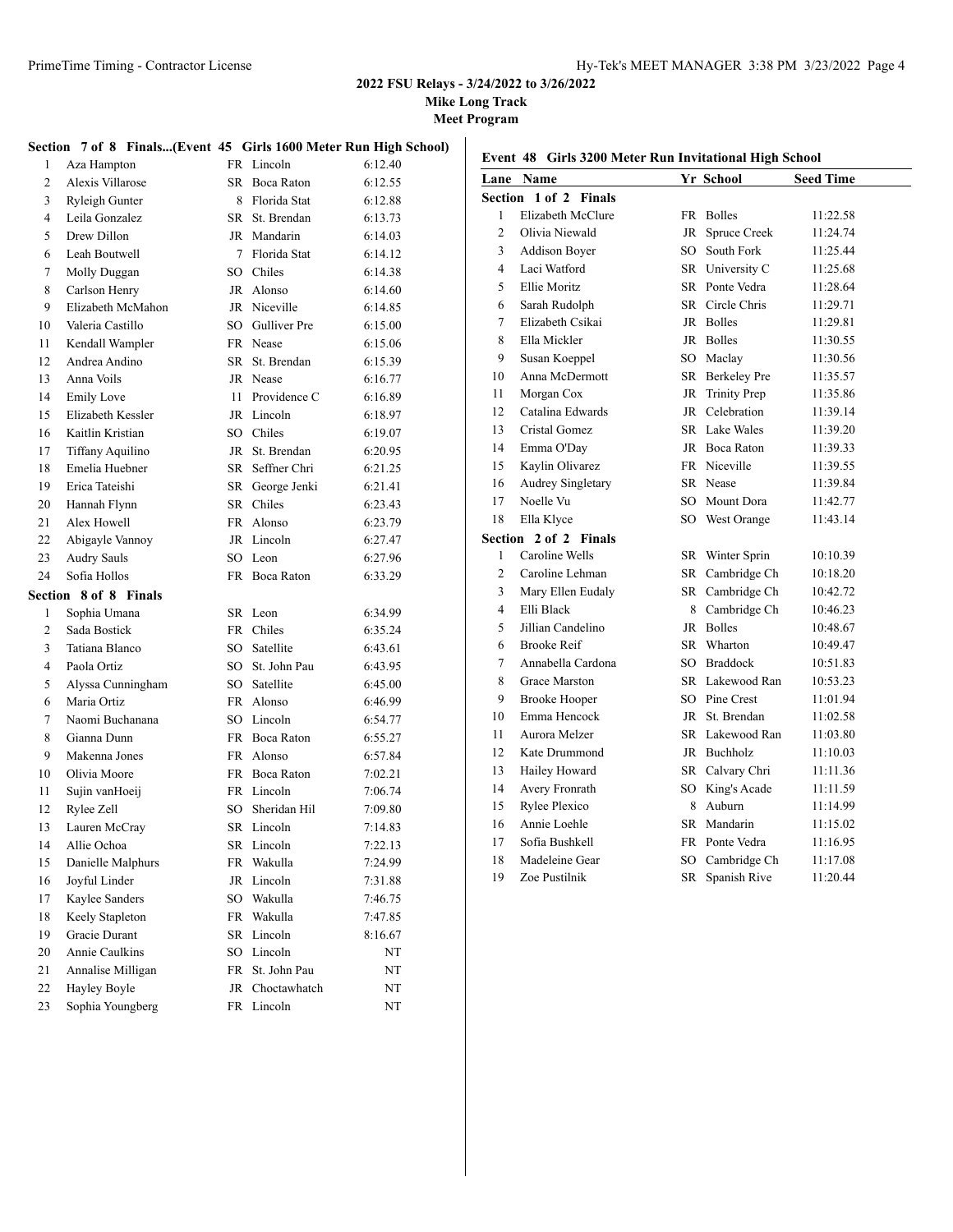**Mike Long Track**

**Meet Program**

### **Event 47 Girls 3200 Meter Run High School**

| Lane           | <b>Name</b>           |                 | Yr School       | <b>Seed Time</b> |
|----------------|-----------------------|-----------------|-----------------|------------------|
| <b>Section</b> | 1 of 2 Finals         |                 |                 |                  |
| 1              | <b>Brooke Gerrits</b> |                 | JR Viera        | 11:46.50         |
| $\overline{2}$ | Samantha Sadorf       | SR.             | Spanish Rive    | 11:47.09         |
| 3              | Lauren Conover        | SR -            | Mandarin        | 11:47.24         |
| $\overline{4}$ | Ava Schmitt           |                 | FR Wiregrass Ra | 11:47.90         |
| 5              | Sofia Martinez        |                 | SR Lourdes      | 11:48.64         |
| 6              | Shelby Viseur         | SR              | Sunlake         | 11:50.41         |
| 7              | Meia Popp             |                 | SO Bolles       | 11:51.91         |
| 8              | Ava Baldauf           |                 | SR West Orange  | 11:53.30         |
| 9              | Kylie Stephens        |                 | JR Berkeley Pre | 11:53.93         |
| 10             | Belicia O'Grady       |                 | FR Fort Walton  | 11:56.72         |
| 11             | Skyler Gillett        | JR              | Alonso          | 11:57.93         |
| 12             | Stella Lewis          |                 | JR Leon         | 11:58.28         |
| 13             | Kaycie Aquilino       | SO.             | St. Brendan     | 11:59.00         |
| 14             | Amelia Tackling       |                 | SO Ponte Vedra  | 11:59.73         |
| 15             | Daniela Alvarez       | JR              | St. Brendan     | 12:00.75         |
| 16             | Reagan Chambless      | FR -            | Seffner Chri    | 12:02.88         |
| 17             | Grace Adams           |                 | SR Fleming Isla | 12:03.41         |
| 18             | Elyse Carmichael      |                 | FR Washington ( | 12:04.71         |
| 19             | Ella Menke            | JR              | Sarasota        | 12:05.62         |
| 20             | Mary Biagini          |                 | JR Bishop Kenny | 12:06.80         |
| 21             | Hilaree Vega          |                 | SO Ponte Vedra  | 12:08.22         |
| 22             | Emily McDermott       |                 | SO Berkeley Pre | 12:08.82         |
| 23             | Payton Rusk           | JR              | George Jenki    | 12:10.52         |
| 24             | Kathryn Saunders      |                 | SR Bishop Kenny | 12:11.39         |
| 25             | Kelly Davis           | SR.             | Chiles          | 12:13.58         |
| 26             | Hailey Holtery        | $SO^-$          | Niceville       | 12:15.32         |
| 27             | Jayci Brauman         |                 | SR Montverde Ac | 12:16.56         |
| 28             | Reagan Cancro         | <b>FR</b>       | Satellite       | 12:18.93         |
| 29             | Lauryn Cooper         | SO <sub>2</sub> | Niceville       | 12:19.97         |
| 30             | Ella Hodges           | <b>SR</b>       | Chiles          | 12:20.00         |

| Section        | 2 of 2 Finals        |              |                     |           |
|----------------|----------------------|--------------|---------------------|-----------|
| 2              | Giulianna Rivero     | JR           | Doral Academ        | 12:24.03  |
| 3              | Catalina Romero      | SO.          | St. Francis         | 12:24.29  |
| $\overline{4}$ | Marlea Feld          | JR           | Fleming Isla        | 12:24.79  |
| 5              | Mallory Robinson     | JR           | Leon                | 12:24.93  |
| 6              | Olivia Torres        | SR           | <b>Gulliver</b> Pre | 12:25.59  |
| 7              | Sarah Montague       | 7            | Pine Crest          | 12:27.62  |
| 8              | Davis Johnson        | SO.          | <b>Bishop Kenny</b> | 12:30.27  |
| 9              | Kaitlyn Frost        | <b>SR</b>    | <b>Bishop Snyde</b> | 12:30.78  |
| 10             | Keagan Miller        | SO.          | Mandarin            | 12:35.82  |
| 11             | <b>Bella Niewald</b> | FR           | Spruce Creek        | 12:37.17  |
| 12             | Alexis Holmes        | SO           | Bishop Kenny        | 12:39.36  |
| 13             | Emma Supple          | FR           | Pine Crest          | 12:48.03  |
| 14             | Lila Feeley          |              | FR Pine Crest       | 12:48.99  |
| 15             | Campbell Hough       | <b>FR</b>    | Niceville           | 12:49.11  |
| 16             | Emily Wheldon        | $SO_{\odot}$ | <b>Bishop Kenny</b> | 12:54.97  |
| 17             | Isabella Hutchins    | SO.          | <b>Bishop Kenny</b> | 12:56.00  |
| 18             | Karina Martinez      | FR           | St. Brendan         | 12:56.38  |
| 19             | Rachel Annesi        | SR           | Spruce Creek        | 13:00.10  |
| 20             | Lindsey Heller       | SO.          | Pine Crest          | 13:10.50  |
| 21             | Michaela Lang        | 7            | Pine Crest          | 13:14.95  |
| 22             | Camile Barrios       | <b>SR</b>    | Celebration         | 13:22.89  |
| 23             | Carlson Henry        | JR           | Alonso              | 13:23.76  |
| 24             | Sophia Aldana        | SO.          | Niceville           | 13:47.38  |
| 25             | Aleah Henley         | SR           | Lincoln             | 13:52.10  |
| 26             | Cate Rozier          | JR           | Leon                | 14:11.22  |
| 27             | Ashlyn Speigner      | <b>SR</b>    | Wakulla             | 14:35.96  |
| 28             | Rylee Zell           | SO.          | Sheridan Hil        | 19:14.40  |
| 29             | Sofia Kaynor         | <b>FR</b>    | Boca Raton          | <b>NT</b> |

# **Event 49 Girls 100 Meter Hurdles High School**

|   | <b>Lane Name</b>             |      | Yr School       | <b>Seed Time</b> |
|---|------------------------------|------|-----------------|------------------|
|   | <b>Section 1 of 3 Finals</b> |      |                 |                  |
| 3 | Ay'keelah Green              |      | FR Florida Stat | 16.06            |
| 4 | Denae Boothe                 |      | SR Pine Crest   | 15.87            |
| 5 | Angel Roberts                |      | JR Rickards     | 15.54            |
| 6 | Amyah Ellington              | 11   | Hoover          | 15.72            |
| 7 | Jazlyne Farmer               |      | JR Lincoln      | 15.94            |
| 8 | <b>Britton Miller</b>        |      | SR Chiles       | 16.32            |
|   | Section 2 of 3 Finals        |      |                 |                  |
| 1 | Dariniya Martin              | SR – | Suwannee        | 15.50            |
| 2 | V'Kaylynn Ward               |      | SR Suwannee     | 15.45            |
| 3 | Makayla Caldwell             |      | JR Rickards     | 15.34            |
| 4 | Karis Reese                  |      | JR Lake Mary    | 15.05            |
| 5 | Cecilia Dixon                |      | SO Lincoln      | 14.92            |
| 6 | Amelia Coker                 |      | JR Ponte Vedra  | 15.02            |
| 7 | Shaunece Miller              |      | SR Montverde Ac | 15.30            |
| 8 | Aysia Fingall                |      | JR Mosley       | 15.43            |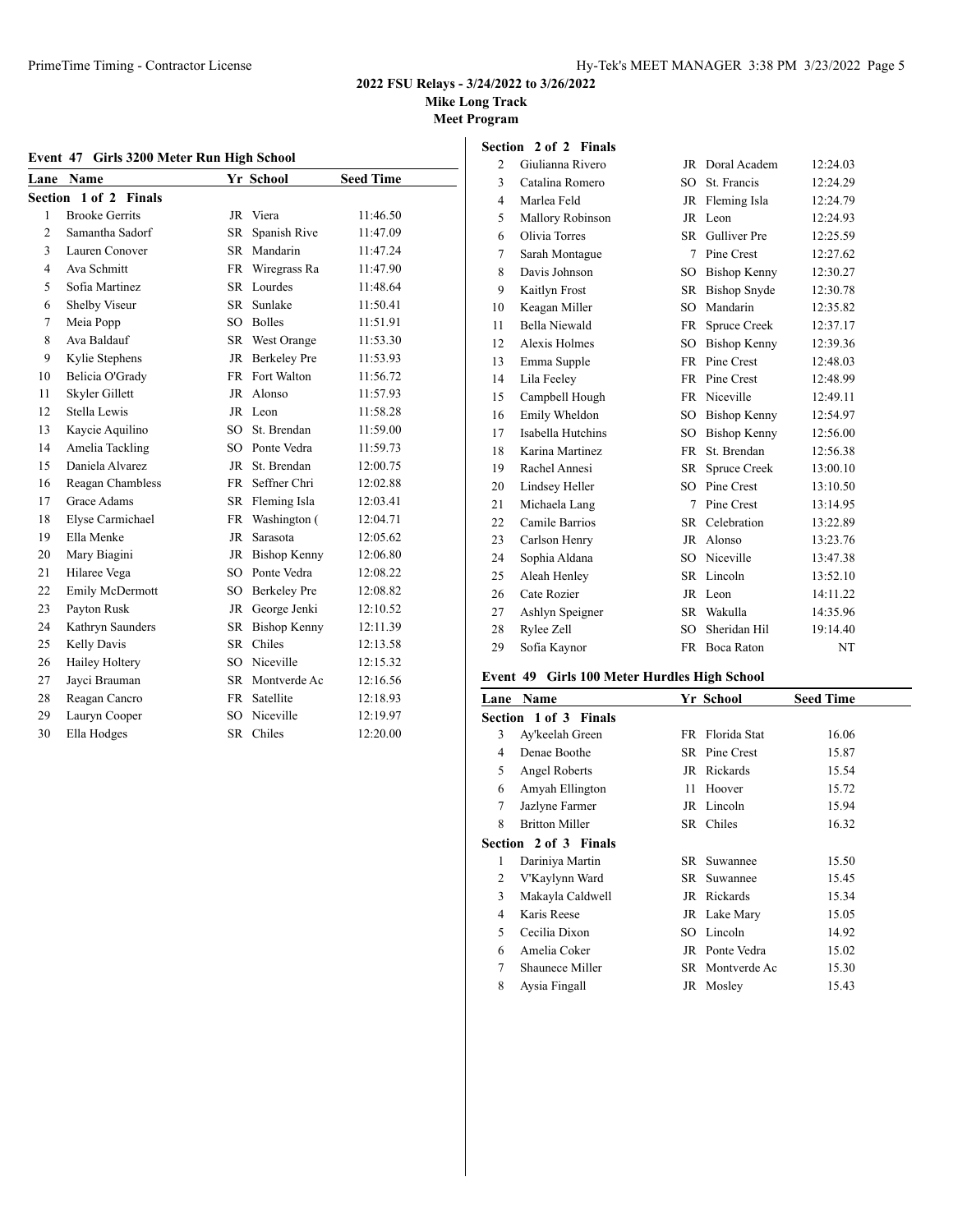**Mike Long Track**

**Meet Program**

#### **Section 3 of 3 Finals...(Event 49 Girls 100 Meter Hurdles High School) Section 3 of 4 Finals**

| $\mathbf{1}$   | Mariah Taylor            | SO East Lake    | 14.90 |
|----------------|--------------------------|-----------------|-------|
| 2              | Helena Huyke             | SR Celebration  | 14.80 |
| $\mathcal{R}$  | Michelle Smith           | SO Montverde Ac | 14.64 |
| $\overline{4}$ | Chelsi Williams          | FR George Jenki | 14.12 |
| .5             | <b>Brittney Jennings</b> | SO Sandalwood   | 13.98 |
| 6              | Aleesa Samuel            | FR Somerset Aca | 14.09 |
| 7              | Ellis Weekley            | JR Berkeley Pre | 14.38 |
| 8              | Lilly Chouinard          | SR Niceville    | 14.70 |

### **Event 50 Girls 300 Meter Hurdles High School**

| Lane | <b>Name</b>                  |     | Yr School       | <b>Seed Time</b> |
|------|------------------------------|-----|-----------------|------------------|
|      | <b>Section 1 of 2 Finals</b> |     |                 |                  |
| 1    | V'Kaylynn Ward               | SR. | Suwannee        | 48.05            |
| 2    | Janel Mitchell               | SR  | Sarasota        | 48.00            |
| 3    | <b>Taylor Sapp</b>           |     | SR Lake Mary    | 47.66            |
| 4    | Amyah Ellington              | 11  | Hoover          | 47.26            |
| 5    | <b>Taylor Nance</b>          | SО  | Rickards        | 47.05            |
| 6    | Alyssa Grete                 |     | SR Niceville    | 47.21            |
| 7    | Kayla Williams               | FR. | Somerset Aca    | 47.51            |
| 8    | Kayden Engel                 |     | JR Washington ( | 47.94            |
|      | Section 2 of 2 Finals        |     |                 |                  |
| 1    | Aysia Fingall                |     | JR Mosley       | 46.56            |
| 2    | Amelia Coker                 | JR  | Ponte Vedra     | 45.68            |
| 3    | Cecilia Dixon                | SО  | Lincoln         | 44.82            |
| 4    | Isabella Nebel               | JR  | Sarasota        | 44.64            |
| 5    | Michelle Smith               | SO  | Montverde Ac    | 41.86            |
| 6    | Aleena Ponto                 | JR  | Niceville       | 43.95            |
| 7    | <b>Brittney Jennings</b>     | SO  | Sandalwood      | 44.80            |
| 8    | Ellis Weekley                |     | JR Berkeley Pre | 45.23            |

# **Event 51 Girls 4x100 Meter Relay High School**

| Lane | Team                  | Relay | <b>Seed Time</b> |
|------|-----------------------|-------|------------------|
|      | Section 1 of 4 Finals |       |                  |
| 4    | South Walton          | A     | 53.42            |
| 5    | Celebration           | A     | 53.14            |
| 6    | Orlando Chri          | A     | 53.15            |
| 7    | St. Petersbu          | A     | 53.79            |
|      | Section 2 of 4 Finals |       |                  |
| 1    | Florida Stat          | A     | 53.13            |
| 2    | Nease                 | A     | 52.97            |
| 3    | Gulliver Pre          | A     | 52.67            |
| 4    | Ponte Vedra           | A     | 51.57            |
| 5    | Palatka               | A     | 51.25            |
| 6    | Boca Raton            | A     | 51.32            |
| 7    | Pine Crest            | A     | 51.68            |
| 8    | St. Francis           | А     | 52.90            |
|      |                       |       |                  |

| 1 | Maclay                | А | 51.03 |
|---|-----------------------|---|-------|
| 2 | Choctawhatch          | А | 50.91 |
| 3 | Harrison Cen          | А | 50.37 |
| 4 | <b>Bishop Kenny</b>   | А | 49.45 |
| 5 | Auburn                | А | 49.11 |
| 6 | Enterprise            | А | 49.30 |
| 7 | West Orange           | А | 49.51 |
| 8 | Fleming Isla          | А | 50.82 |
|   | Section 4 of 4 Finals |   |       |
| 1 | Wildwood              | А | 49.07 |
|   |                       |   |       |
| 2 | Hoover                | А | 48.76 |
| 3 | Lincoln               | А | 48.28 |
| 4 | Niceville             | А | 48.10 |
| 5 | Somerset Aca          | А | 47.10 |
| 6 | Montverde Ac          | А | 47.88 |
| 7 | American Her          | A | 48.15 |

# **Event 52 Girls 4x400 Meter Relay High School**

| Lane           | <b>Team</b>           | Relay | <b>Seed Time</b> |
|----------------|-----------------------|-------|------------------|
|                | Section 1 of 4 Finals |       |                  |
| 1              | Orlando Chri          | A     | 4:37.25          |
| $\overline{2}$ | Auburn                | A     | 4:28.94          |
| 3              | <b>Gulliver Pre</b>   | A     | 4:24.92          |
| $\overline{4}$ | Harrison Cen          | A     | 4:20.00          |
| 5              | Pine Crest            | A     | 4:18.87          |
| 6              | Florida Stat          | A     | 4:19.64          |
| $\tau$         | Celebration           | A     | 4:22.01          |
| 8              | Palatka               | A     | 4:28.21          |
|                | Section 2 of 4 Finals |       |                  |
| 1              | St. Petersbu          | А     | 4:18.86          |
| $\overline{c}$ | Alonso                | A     | 4:17.89          |
| 3              | Maclay                | A     | 4:13.84          |
| 4              | <b>West Port</b>      | A     | 4:12.85          |
| 5              | Lourdes               | A     | 4:12.00          |
| 6              | Doral Academ          | A     | 4:12.59          |
| 7              | East Lake             | A     | 4:13.04          |
| 8              | Boca Raton            | A     | 4:16.32          |
|                | Section 3 of 4 Finals |       |                  |
| 1              | American Her          | A     | 4:11.48          |
| 2              | Fleming Isla          | A     | 4:11.42          |
| 3              | Rickards              | A     | 4:10.78          |
| $\overline{4}$ | South Walton          | A     | 4:09.23          |
| 5              | Leon                  | A     | 4:04.94          |
| 6              | West Orange           | A     | 4:05.99          |
| 7              | <b>Bishop Kenny</b>   | A     | 4:10.34          |
| 8              | Choctawhatch          | A     | 4:11.22          |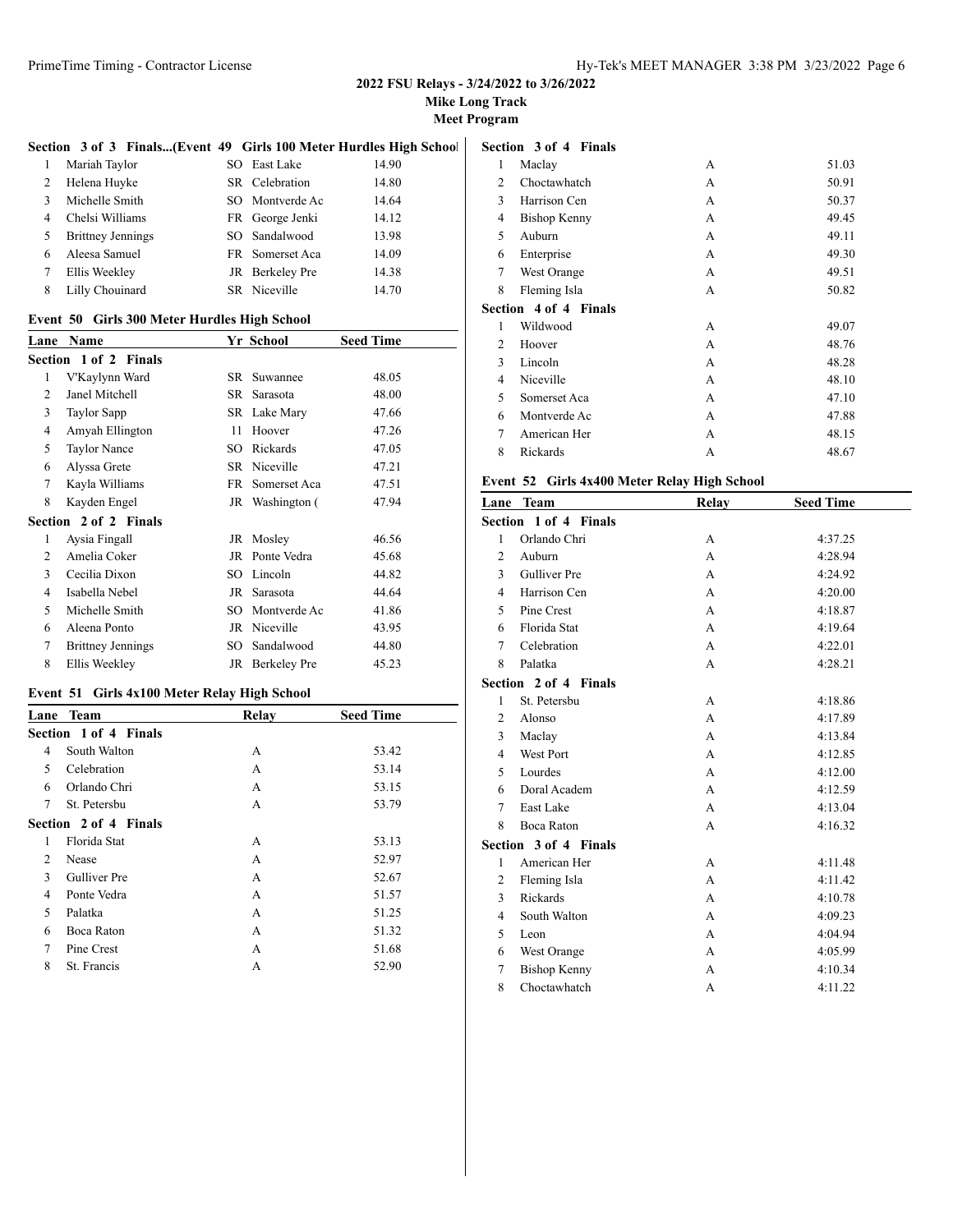**Mike Long Track**

**Meet Program**

#### **Section 4 of 4 Finals...(Event 52 Girls 4x400 Meter Relay High School)**

|                | Wildwood     | А | 4:04.29 |
|----------------|--------------|---|---------|
| $\overline{c}$ | Lincoln      | А | 4:04.11 |
| 3              | Fort Walton  | A | 4:00.41 |
| 4              | Montverde Ac | А | 3:57.60 |
| 5              | Niceville    | A | 3:54.44 |
| 6              | Hoover       | A | 3:54.72 |
|                | Ponte Vedra  | А | 3:59.54 |
| 8              | George Jenki | А | 4:01.63 |

#### **Event 53 Girls 4x800 Meter Relay High School**

| Lane           | <b>Team</b>         | <b>Relay</b> | <b>Seed Time</b> |
|----------------|---------------------|--------------|------------------|
| Section        | 1 of 2 Finals       |              |                  |
| 1              | <b>Bishop Kenny</b> | А            | 10:11.63         |
| $\overline{c}$ | Choctawhatch        | A            | 10:16.93         |
| 3              | Pine Crest          | A            | 10:18.41         |
| 4              | Doral Academ        | A            | 10:26.89         |
| 5              | Alonso              | A            | 10:27.50         |
| 6              | Nease               | A            | 10:40.62         |
| $\overline{7}$ | St. Petersbu        | A            | 10:44.63         |
| 8              | Celebration         | A            | 10:50.21         |
| 9              | Providence C        | A            | 10:51.00         |
| 10             | Boca Raton          | A            | 10:55.71         |
| 11             | Lincoln             | A            | 10:57.79         |
| 12             | St. Francis         | A            | 11:04.86         |
| 13             | Florida Stat        | A            | 11:08.16         |
| 14             | Palatka             | A            | 11:38.14         |
| 15             | Rickards            | А            | 11:59.34         |
| 16             | Harrison Cen        | A            | 12:40.00         |
| Section        | 2 of 2 Finals       |              |                  |
| $\mathbf{1}$   | Montverde Ac        | A            | 9:15.00          |
| $\overline{c}$ | Niceville           | A            | 9:20.98          |
| 3              | South Walton        | A            | 9:39.30          |
| $\overline{4}$ | <b>Braddock</b>     | A            | 9:48.59          |
| 5              | East Lake           | A            | 9:53.00          |
| 6              | Fleming Isla        | A            | 9:53.06          |
| $\overline{7}$ | Maclay              | A            | 9:54.69          |
| 8              | St. Brendan         | A            | 9:57.40          |
| 9              | Fort Walton         | A            | 9:59.22          |
| 10             | Lourdes             | A            | 10:00.00         |
| 11             | Gulliver Pre        | A            | 10:01.02         |
| 12             | West Orange         | A            | 10:05.23         |
| 13             | George Jenki        | A            | 10:05.90         |
| 14             | North Bay Ha        | A            | 10:09.33         |
| 15             | West Port           | A            | 10:09.51         |
| 16             | <b>Bolles</b>       | А            | 10:10.14         |

# **Event 55 Girls High Jump High School**

|     |                       |      |                 | 1.52m Starting Height. 5cm Increments. |  |  |  |  |  |
|-----|-----------------------|------|-----------------|----------------------------------------|--|--|--|--|--|
| Pos | Name                  |      | Yr School       | <b>Seed Mark</b>                       |  |  |  |  |  |
|     | Flight 1 of 1 Finals  |      |                 |                                        |  |  |  |  |  |
| 1   | Kerry Seekamp         |      | SR Fort Walton  | 1.55m                                  |  |  |  |  |  |
| 2   | Dariniya Martin       | SR   | Suwannee        | 1.55m                                  |  |  |  |  |  |
| 3   | Haven Wyles           | JR   | Sarasota        | 1.57m                                  |  |  |  |  |  |
| 4   | Presley Engelauf      |      | JR Lemon Bay    | 1.57m                                  |  |  |  |  |  |
| 5   | Meah Jackson          | SO.  | Wharton         | 1.57m                                  |  |  |  |  |  |
| 6   | Isabella Gheesling    | SR - | East Lake       | 1.57m                                  |  |  |  |  |  |
| 7   | Georgia Von Gal       | 12   | Auburn          | 1.57m                                  |  |  |  |  |  |
| 8   | Megan Grant           |      | JR Ponte Vedra  | 1.58m                                  |  |  |  |  |  |
| 9   | Anouk Victor          |      | SR Ponte Vedra  | 1.58m                                  |  |  |  |  |  |
| 10  | Victoria Woods        |      | SR Father Lopez | 1.58m                                  |  |  |  |  |  |
| 11  | Kayden Engel          |      | JR Washington ( | 1.62m                                  |  |  |  |  |  |
| 12  | Hope Foster           | 10   | Auburn          | 1.62m                                  |  |  |  |  |  |
| 13  | <b>Brooke Hawkins</b> |      | JR Fort Walton  | 1.62m                                  |  |  |  |  |  |
| 14  | Zofie Rozankova       | SR - | Master's Aca    | 1.63m                                  |  |  |  |  |  |
| 15  | Sydney Roundtree      | SO.  | Bishop Kenny    | 1.63m                                  |  |  |  |  |  |
| 16  | Tytiana Sparks        | 10   | Auburn          | 1.65m                                  |  |  |  |  |  |
| 17  | Langley Jung          | 9    | Hoover          | 1.67m                                  |  |  |  |  |  |
| 18  | Victoria Schrubb      | JR   | St. Andrew's    | 1.67m                                  |  |  |  |  |  |
| 19  | Shaunece Miller       |      | SR Montverde Ac | 1.68m                                  |  |  |  |  |  |

# **Event 56 Girls Pole Vault High School**

|                | 2.75m Starting Height. 15cm Increments. |     |                 |                   |  |  |
|----------------|-----------------------------------------|-----|-----------------|-------------------|--|--|
| Pos            | <b>Name</b>                             |     | Yr School       | <b>Seed Mark</b>  |  |  |
|                | Flight 1 of 1 Finals                    |     |                 |                   |  |  |
| 1              | Rilyn Crawford                          | SO. | Chiles          | 3.00 <sub>m</sub> |  |  |
| 2              | Alex Inglis                             | 12  | Hoover          | 3.04m             |  |  |
| 3              | Lizzie Epps                             | SR. | Sunlake         | 3.05m             |  |  |
| $\overline{4}$ | <b>Adyson Hutchins</b>                  |     | FR Niceville    | 3.05m             |  |  |
| 5              | Olivia Carollo                          |     | SR Calvary Chri | 3.07 <sub>m</sub> |  |  |
| 6              | Miriam Duty                             |     | SO Lincoln      | 3.15m             |  |  |
| $\tau$         | Jocelyn Eby                             |     | JR South Walton | 3.15m             |  |  |
| 8              | Katie Werthmiller                       |     | JR East Lake    | 3.15m             |  |  |
| 9              | Kiley Wenger                            |     | JR Bolles       | 3.15m             |  |  |
| 10             | Erin Craig                              |     | SR South Fork   | 3.18 <sub>m</sub> |  |  |
| 11             | Isabella Kirst                          |     | SO Montverde Ac | 3.20 <sub>m</sub> |  |  |
| 12             | Emma Earles                             | 11  | Auburn          | 3.20 <sub>m</sub> |  |  |
| 13             | Raedyn Register                         |     | SO Niceville    | 3.20 <sub>m</sub> |  |  |
| 14             | Lily Wockenfuss                         |     | SR Port St. Joe | 3.35m             |  |  |
| 15             | Kirsten Leonard                         | 12  | Hoover          | 3.35m             |  |  |
| 16             | Riley Karpinski                         |     | SR Maclay       | 3.35 <sub>m</sub> |  |  |
| 17             | Sarah Caulley Soto                      |     | SR Maclay       | 3.35m             |  |  |
| 18             | Aleena Ponto                            |     | JR Niceville    | 3.35m             |  |  |
| 19             | Ashley Conklin                          |     | SR Montverde Ac | 3.36m             |  |  |
| 20             | Kendall Meyer                           | SR  | Chiles          | 3.45m             |  |  |
| 21             | Presley Wolfe                           |     | SO Bolles       | 3.45m             |  |  |
| 22             | Kijsa Gifford                           |     | JR East Lake    | 3.54m             |  |  |
| 23             | Vivian Stovall                          | JR  | <b>Bolles</b>   | 3.60 <sub>m</sub> |  |  |
| 24             | Lilly Chouinard                         | SR  | Niceville       | 3.65m             |  |  |
| 25             | Kerry Seekamp                           |     | SR Fort Walton  | 3.67m             |  |  |
| 26             | Madeline Dutz                           |     | JR George Jenki | 3.68m             |  |  |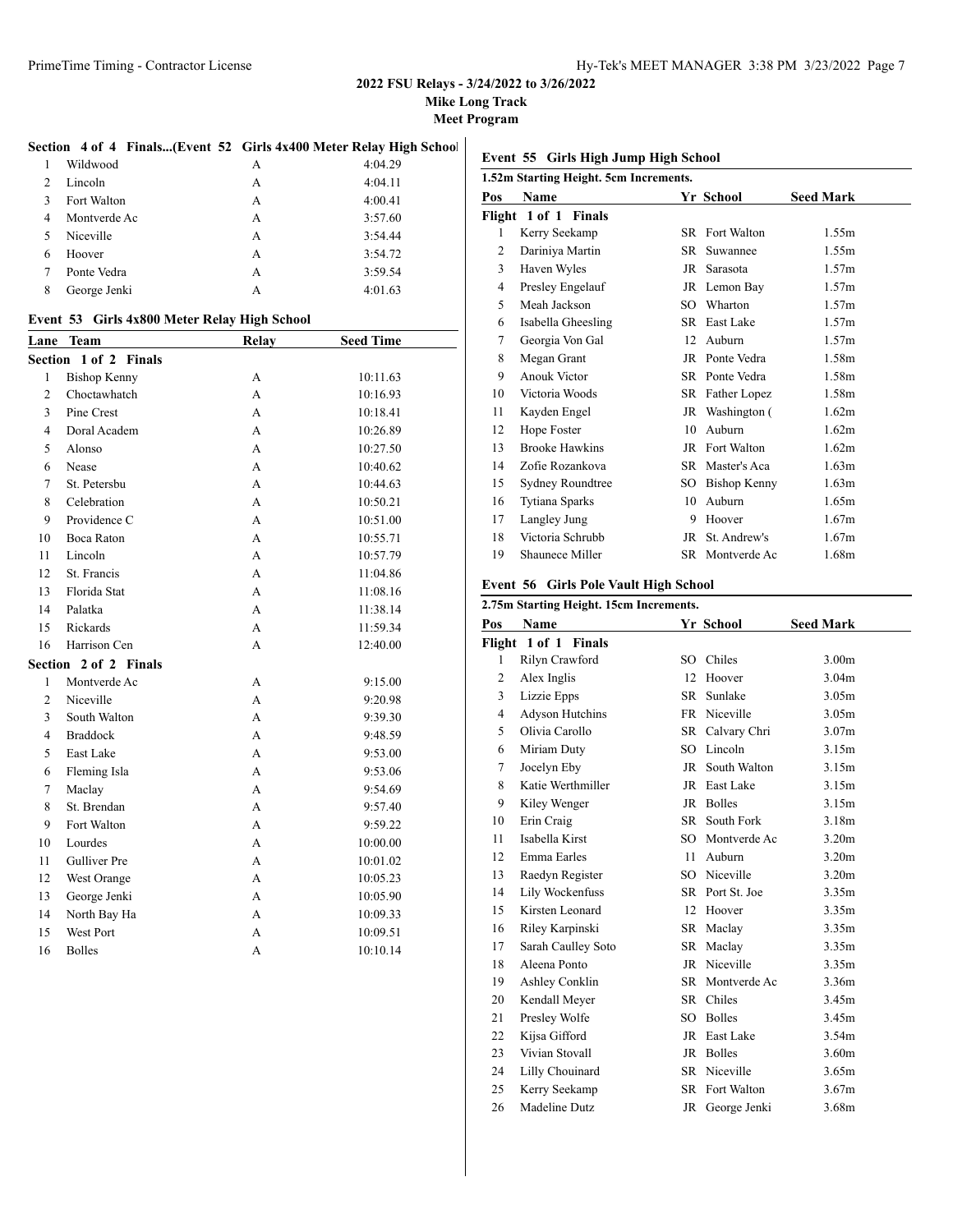**Mike Long Track**

**Meet Program**

# **Event 57 Girls Long Jump High School**

| Pos | Name                 |     | Yr School       | <b>Seed Mark</b>  |
|-----|----------------------|-----|-----------------|-------------------|
|     | Flight 1 of 1 Finals |     |                 |                   |
|     | Lilly Chouinard      |     | SR Niceville    | 5.47m             |
| 2   | Alexandria Kennedy   |     | JR Leon         | 5.51 <sub>m</sub> |
| 3   | Jada Smith           |     | SR Palm Beach C | 5.52m             |
| 4   | Ellis Weekley        |     | JR Berkelev Pre | 5.53m             |
| 5   | Destiny St. Cyr      |     | SR American Her | 5.62m             |
| 6   | Mikayla Williams     |     | JR Niceville    | 5.64m             |
|     | Chelsi Williams      | FR. | George Jenki    | 5.82m             |

### **Event 58 Girls Triple Jump High School**

| Pos | <b>Name</b>           | Yr School             | <b>Seed Mark</b>   |
|-----|-----------------------|-----------------------|--------------------|
|     | Flight 1 of 1 Finals  |                       |                    |
| 1   | Alyssa Grete          | SR Niceville          | 10.77m             |
| 2   | Mikayla Williams      | JR Niceville          | 10.90 <sub>m</sub> |
| 3   | <b>Taylor Graves</b>  | JR Land O'Lakes       | 10.91 <sub>m</sub> |
| 4   | Taiyanna Cage         | SR American Her       | 11.01m             |
| 5   | Kendall Brown         | JR Wildwood           | 11.07m             |
| 6   | <b>Brooke Hawkins</b> | <b>JR</b> Fort Walton | 11.08m             |
| 7   | Taylor Sapp           | SR Lake Mary          | 11.58m             |
| 8   | Destiny St. Cyr       | SR American Her       | 11.60m             |
| 9   | Chelsi Williams       | FR George Jenki       | 11.90m             |
| 10  | Alexandria Kennedy    | JR Leon               | 12.08m             |

### **Event 60 Girls Shot Put High School**

| Name                 |     |              | <b>Seed Mark</b>                                                                                                           |
|----------------------|-----|--------------|----------------------------------------------------------------------------------------------------------------------------|
| Flight 1 of 2 Finals |     |              |                                                                                                                            |
| Lauren Kirby         | FR. | Somerset Aca | 10.79 <sub>m</sub>                                                                                                         |
| Kay'lyona Cuffy      | SO  | Suwannee     | 10.82m                                                                                                                     |
| Hannah Sutter        |     |              | 10.90m                                                                                                                     |
| Narissa Clay         | SR  | Choctawhatch | 10.95m                                                                                                                     |
| <b>Bailey Carter</b> | JR  | Niceville    | 11.00m                                                                                                                     |
| Ka'Nyah Fuller       |     |              | 11.12m                                                                                                                     |
| Annalee Harbison     |     |              | 11.39m                                                                                                                     |
| Aniyah Thomas        |     |              | 11.45m                                                                                                                     |
| Flight 2 of 2 Finals |     |              |                                                                                                                            |
| Dailynn Jones        |     | South Walton | 11.80m                                                                                                                     |
| Aliyah Robertson     | JR  | Mandarin     | 12.42m                                                                                                                     |
| Tamaiah Koonce       |     |              | 12.42m                                                                                                                     |
| Onelia West          |     |              | 12.62m                                                                                                                     |
| Kiara Moss           | JR  | South Miami  | 12.80m                                                                                                                     |
| Torryence Poole      | JR  | Palatka      | 12.86m                                                                                                                     |
| McKenzi Lyons        |     |              | 13.01m                                                                                                                     |
| Megan Hague          | SR  | Niceville    | 13.58m                                                                                                                     |
| Damoni Kelly         | SR. | Mandarin     | 14.26m                                                                                                                     |
|                      |     |              | Yr School<br>SR Nease<br>JR Leon<br>JR Clay<br>SR North Miami<br>SR –<br>SR North Miami<br>SR.<br>Niceville<br>SR Rickards |

# **Event 59 Girls Discus Throw High School**

| Pos            | Name                 |      | Yr School              | <b>Seed Mark</b> |
|----------------|----------------------|------|------------------------|------------------|
|                | Flight 1 of 2 Finals |      |                        |                  |
| 1              | Mia McSwain          |      | FR Choctawhatch        | 32.00m           |
| $\overline{2}$ | Zarah Foucault       |      | SR Wharton             | 32.22m           |
| 3              | Megan Henry          |      | SR Lincoln             | 32.25m           |
| 4              | McKenna Gilpin       |      | SR Sunlake             | 32.28m           |
| 5              | <b>Bailey Carter</b> |      | JR Niceville           | 32.94m           |
| 6              | Adrionna Coleman     |      | SR Oakleaf             | 33.11m           |
| 7              | Makenzee Ely         |      | SR Niceville           | 33.26m           |
| 8              | Rylee Henderson      |      | SO Pace                | 33.75m           |
| 9              | Hailey Wolfenden     |      | SR Niceville           | 33.75m           |
| 10             | Torryence Poole      |      | JR Palatka             | 33.95m           |
| 11             | Madison Boyd         |      | SR Wharton             | 33.97m           |
| 12             | Sofia Santa-Cruz     |      | JR Lourdes             | 34.34m           |
|                | Flight 2 of 2 Finals |      |                        |                  |
| 1              | Madison Underwood    |      | FR Middleburg          | 34.78m           |
| 2              | Narissa Clay         | SR - | Choctawhatch           | 36.03m           |
| 3              | Madison Hannah       |      | SR West Shore          | 36.83m           |
| 4              | Aniyah Thomas        |      | SR North Miami         | 38.53m           |
| 5              | Zee Curtis           | SO.  | <b>Bolles</b>          | 39.20m           |
| 6              | Hannah Sutter        |      | SR Nease               | 39.46m           |
| 7              | Annalee Harbison     |      | JR Clay                | 39.75m           |
| 8              | Dailynn Jones        |      | <b>SR</b> South Walton | 40.93m           |
| 9              | Damoni Kelly         |      | SR Mandarin            | 41.06m           |
| 10             | Tamaiah Koonce       |      | SR North Miami         | 42.16m           |
| 11             | Megan Hague          |      | SR Niceville           | 45.76m           |

#### **Event 81 Girls Javelin Throw High School**

| Pos | Name                 |      | Yr School       | <b>Seed Mark</b> |
|-----|----------------------|------|-----------------|------------------|
|     | Flight 1 of 2 Finals |      |                 |                  |
| 1   | Shyanne Lacey        | SR   | George Jenki    | 30.58m           |
| 2   | Mary Jack Gordon     | 11   | Auburn          | 30.70m           |
| 3   | <b>Brooke Ziemak</b> |      | JR Niceville    | 30.72m           |
| 4   | Erika Hardin         | 12   | Auburn          | 31.03m           |
| 5   | Isabella Madaffari   | SO.  | Ponte Vedra     | 31.08m           |
| 6   | Caroline Hughes      |      | SR Ponte Vedra  | 31.75m           |
| 7   | Elaina Perkins       |      | SO Niceville    | 31.88m           |
| 8   | Yaremi Figueroa      | SO.  | Niceville       | 32.16m           |
| 9   | Marissa Deckard      |      | SR Fleming Isla | 32.40m           |
| 10  | Kate Hurtado         |      | SR Niceville    | 33.02m           |
|     | Flight 2 of 2 Finals |      |                 |                  |
| 1   | Ava Grace Wheaton    |      | JR Pace         | 33.12m           |
| 2   | Ella Troutt          | SO   | South Walton    | 33.13m           |
| 3   | Hailey Wolfenden     |      | SR Niceville    | 33.49m           |
| 4   | Dailynn Jones        | SR - | South Walton    | 33.59m           |
| 5   | Emma Strickland      | FR   | Wildwood        | 33.63m           |
| 6   | Whitney Clark        | 11   | Thompson        | 35.94m           |
| 7   | Emily Rohan          | SR   | <b>Bolles</b>   | 38.28m           |
| 8   | Alexandra Bohanon    |      | FR Nease        | 38.33m           |
| 9   | Megan Hague          |      | SR Niceville    | 39.36m           |
| 10  | Makenzee Elv         |      | SR Niceville    | 39.53m           |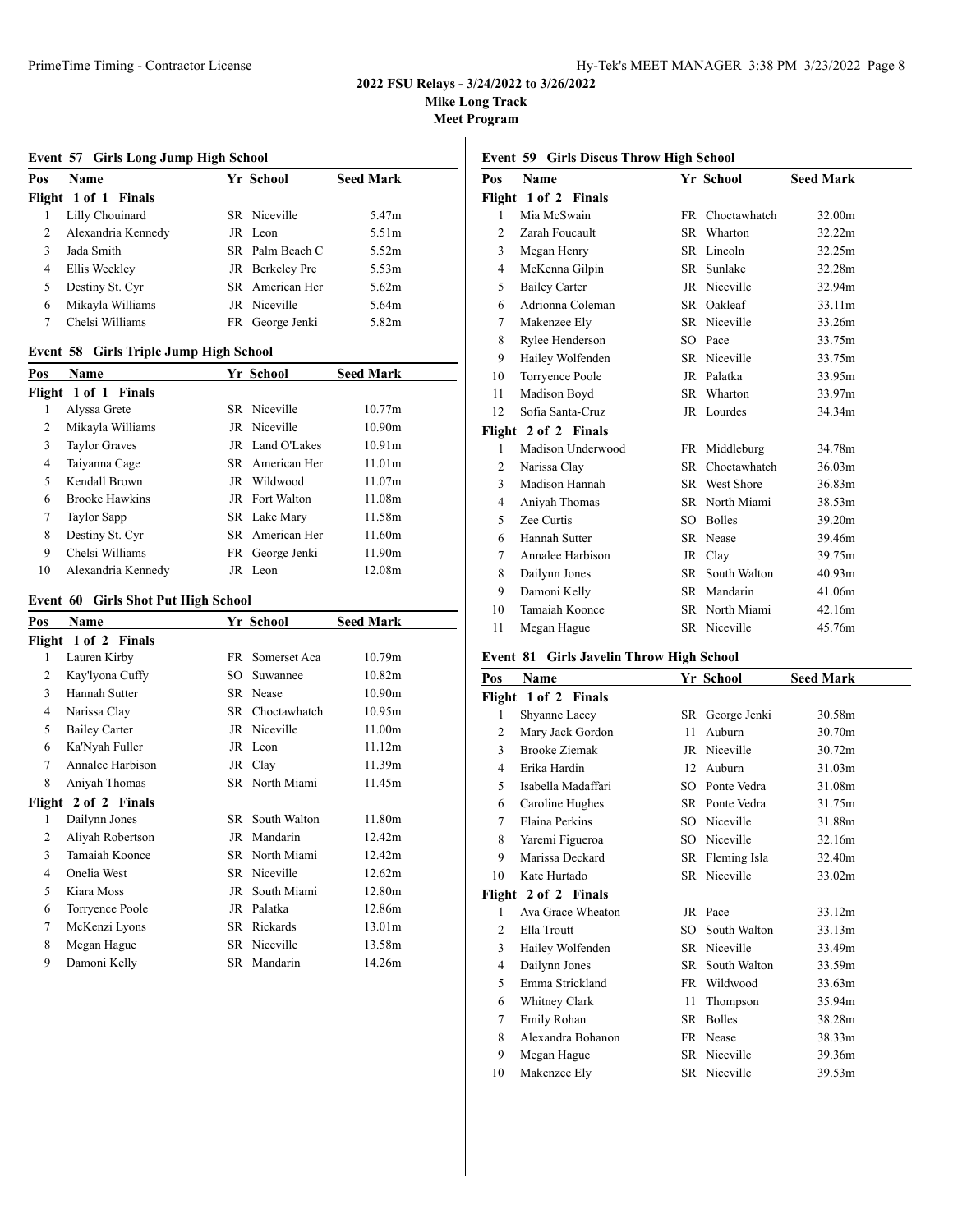# **Mike Long Track**

**Meet Program**

# **Event 61 Boys 100 Meter Dash High School**

| Lane           | <b>Name</b>           |           | Yr School           | <b>Seed Time</b> |
|----------------|-----------------------|-----------|---------------------|------------------|
| Section        | 1 of 3 Finals         |           |                     |                  |
| $\overline{c}$ | Jaheim Williams       | SO.       | Miramar             | 10.99            |
| 3              | Cole Tabb             | SO.       | Choctawhatch        | 10.98            |
| 4              | Kyron Belton          | SR.       | Mosley              | 10.97            |
| 5              | Jonathan Gaines       | SR.       | <b>First Coast</b>  | 10.96            |
| 6              | Isaiah Atkins         | 12        | Harrison Cen        | 10.97            |
| 7              | Lebron Williams       |           | SR Miami Southr     | 10.97            |
| 8              | Desmond Reid          |           | SR Miramar          | 10.98            |
|                | Section 2 of 3 Finals |           |                     |                  |
| 1              | Cyrus Ways            |           | SR Nease            | 10.96            |
| $\mathfrak{D}$ | James Resar           | SO        | Bishop Kenny        | 10.95            |
| 3              | Kaleb Quince          | 12        | Harrison Cen        | 10.92            |
| 4              | Carson Yancy          | 12        | Auburn              | 10.88            |
| 5              | Samuel Singleton      |           | JR Fleming Isla     | 10.86            |
| 6              | Sidney Rogers         | SO        | <b>West Orange</b>  | 10.86            |
| 7              | DJ Black              | 12        | Hoover              | 10.92            |
| 8              | Omari Smith           | <b>SR</b> | Wildwood            | 10.93            |
|                | Section 3 of 3 Finals |           |                     |                  |
| 1              | Kavon Miller          | JR        | <b>Bolles</b>       | 10.83            |
| 2              | Charlie Sexton        | 12        | Auburn              | 10.76            |
| 3              | Ryan Gonzalez         | JR        | Doral Academ        | 10.74            |
| 4              | Jalen Brown           | JR        | <b>Gulliver</b> Pre | 10.66            |
| 5              | Micah Larry           | JR        | Montverde Ac        | 10.63            |
| 6              | Zyaire Nuriddin       | JR        | Montverde Ac        | 10.63            |
| 7              | Matthew McDoom        | SR        | <b>West Orange</b>  | 10.67            |
| 8              | Daniel Harris         | JR        | Gulliver Pre        | 10.74            |

# **Event 62 Boys 200 Meter Dash High School**

| Lane | Name                  |     | Yr School       | <b>Seed Time</b> |
|------|-----------------------|-----|-----------------|------------------|
|      | Section 1 of 3 Finals |     |                 |                  |
| 3    | Donovan Terry         |     | SO Jesuit (Tamp | 22.30            |
| 4    | DJ Black              | 12  | Hoover          | 22.22            |
| 5    | Quincy Burroughs      | SR. | Raines          | 22.18            |
| 6    | Micahi Danzy          | SO  | Florida Stat    | 22.20            |
| 7    | Lebron Williams       |     | SR Miami Southr | 22.25            |
| 8    | Nicolas West          |     | JR Spanish Rive | 22.30            |
|      | Section 2 of 3 Finals |     |                 |                  |
| 1    | Cameron Rulli         |     | SR Mandarin     | 22.17            |
| 2    | Desmond Reid          | SR. | Miramar         | 22.11            |
| 3    | Micah Larry           | JR  | Montverde Ac    | 22.03            |
| 4    | Omari Smith           |     | SR Wildwood     | 21.98            |
| 5    | Avian Edwards-Pla     |     | FR DeLand       | 21.84            |
| 6    | Hayden Newman         |     | SR Palatka      | 21.93            |
| 7    | Caleb Bradley         |     | JR Sarasota     | 22.01            |
| 8    | Jayven Patten         |     | SR Land O'Lakes | 22.10            |
|      |                       |     |                 |                  |

# **Section 3 of 3 Finals**

|   | Matthew McDoom  | SR West Orange  | 21.81 |
|---|-----------------|-----------------|-------|
|   | Charlie Sexton  | 12 Auburn       | 21.81 |
|   | Kavon Miller    | JR Bolles       | 21.75 |
|   | Zyaire Nuriddin | JR Montverde Ac | 21.14 |
| 5 | Kevar Williams  | SR DeLand       | 20.88 |
| 6 | Jalen Brown     | JR Gulliver Pre | 21.11 |
|   | Daniel Harris   | JR Gulliver Pre | 21.61 |
| 8 | Jancent Wallace | SO Belen Jesuit | 21.78 |

### **Event 63 Boys 400 Meter Dash High School**

| Lane                  | <b>Name</b>                |     | Yr School           | <b>Seed Time</b> |  |
|-----------------------|----------------------------|-----|---------------------|------------------|--|
|                       | Section 1 of 3 Finals      |     |                     |                  |  |
| 3                     | Cameron Rulli              |     | SR Mandarin         | 50.59            |  |
| 4                     | Gavin Schulte              | JR  | Pace                | 50.40            |  |
| 5                     | Daliyl Gross               |     | SR First Coast      | 50.32            |  |
| 6                     | Cole Tabb                  | SO. | Choctawhatch        | 50.40            |  |
| 7                     | Noah Chatman               |     | SR East Lake        | 50.49            |  |
| Section 2 of 3 Finals |                            |     |                     |                  |  |
| 1                     | Jancent Wallace            | SO. | <b>Belen Jesuit</b> | 50.26            |  |
| 2                     | Dallas Beck                | 10  | Hoover              | 50.22            |  |
| 3                     | Brandon Noble              |     | <b>JR</b> West Port | 49.91            |  |
| 4                     | Robert Joseph              | SR  | <b>Berkeley Pre</b> | 49.75            |  |
| 5                     | Jaquon King                | SR  | Raines              | 49.62            |  |
| 6                     | Donovan Terry              | SO. | Jesuit (Tamp        | 49.64            |  |
| 7                     | Alexis Garcia              | SO. | Orlando Chri        | 49.88            |  |
| 8                     | Zachary King               | 11  | Hoover              | 50.11            |  |
|                       | Section 3 of 3 Finals      |     |                     |                  |  |
| 1                     | Hayden Newman              |     | SR Palatka          | 49.60            |  |
| 2                     | Alessandro Greco           |     | JR West Orange      | 49.34            |  |
| 3                     | Noah Straley               | SR  | <b>Bishop Kenny</b> | 48.77            |  |
| 4                     | Micahi Danzy               | SO. | Florida Stat        | 47.94            |  |
| 5                     | Zyaire Nuriddin            | JR  | Montverde Ac        | 46.73            |  |
| 6                     | Kaseem Ibraheem-Washingtor |     | SR Rickards         | 47.66            |  |
| 7                     | Robert Wilson              |     | SR Lincoln          | 48.70            |  |
| 8                     | Kenton Kirkland            |     | SR Raines           | 48.79            |  |

#### **Event 64 Boys 800 Meter Run High School**

| Lane | <b>Name</b>           |     | Yr School       | <b>Seed Time</b> |
|------|-----------------------|-----|-----------------|------------------|
|      | Section 1 of 3 Finals |     |                 |                  |
| 1    | Jackson Parker        |     | SR Montverde Ac | 1:59.88          |
| 2    | Jonah Kirspel         |     | SO South Walton | 1:59.97          |
| 3    | Dawson Isbell         |     | SO Niceville    | 1:59.99          |
| 4    | Cameron Rupe          |     | SR George Jenki | 2:00.00          |
| 5    | Kyle Verdi            |     | SR West Port    | 2:00.08          |
| 6    | Jack Camp             |     | FR Bolles       | 2:00.53          |
| 7    | Matthew Fuller        |     | SR Winter Park  | 2:00.64          |
| 8    | Mark Nance            | SO. | Buchholz        | 2:00.67          |
| 9    | Luke Endt             |     | JR Fort Walton  | 2:00.81          |
| 10   | Justin Spleha         |     | SR Spanish Rive | 2:00.88          |
| 11   | Eli Holbrook          |     | SR Moslev       | 2:01.07          |
| 12   | Devin Stevens         |     | JR Jesuit (Tamp | 1:59.88          |
| 13   | Matthew Raucci        |     | JR Tavares      | 1:59.86          |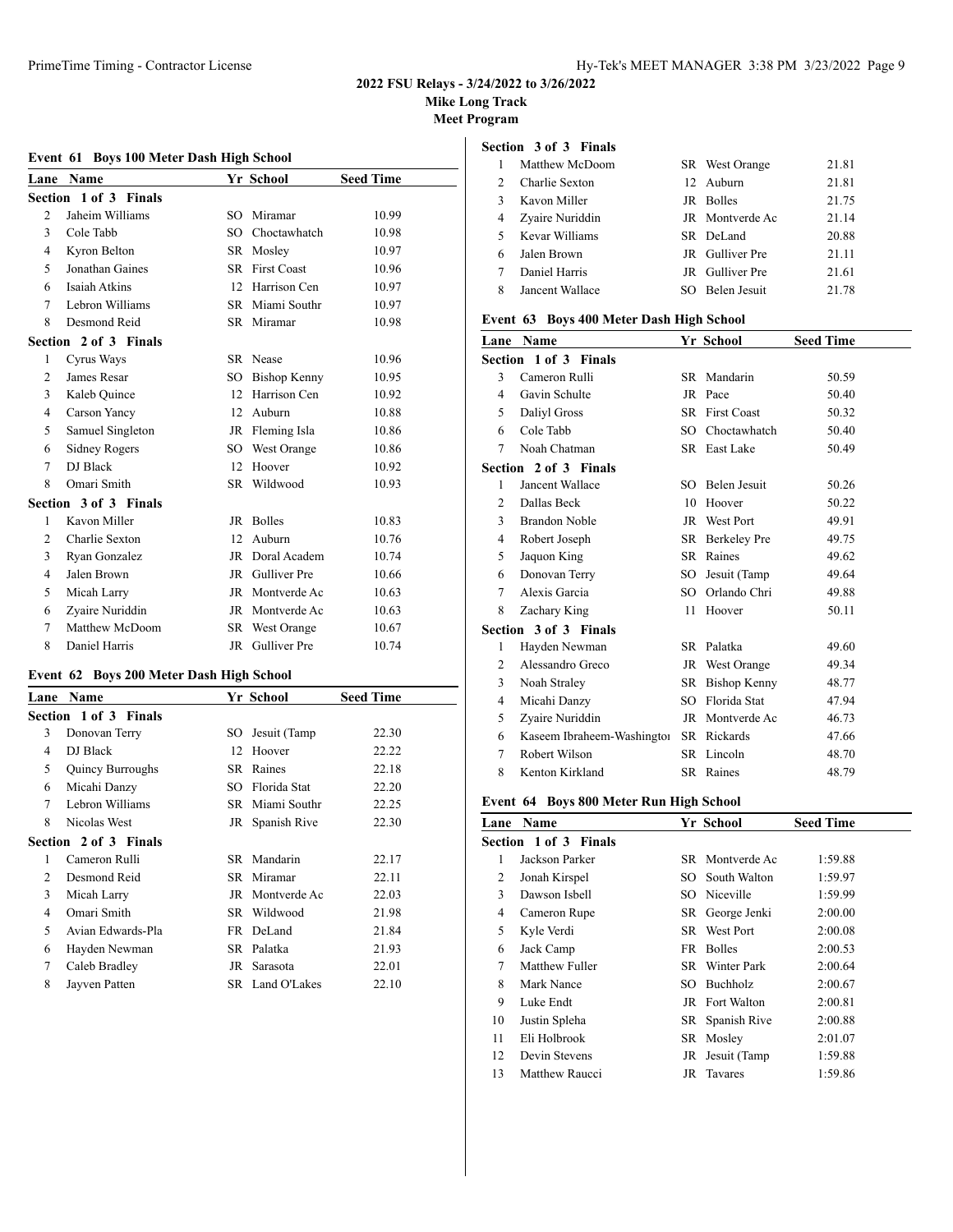**Mike Long Track**

|                |                                                                |    |                       | <b>Mike</b><br>Mee |  |  |
|----------------|----------------------------------------------------------------|----|-----------------------|--------------------|--|--|
|                | Section 2 of 3 Finals(Event 64 Boys 800 Meter Run High School) |    |                       |                    |  |  |
| 1              | Alex Bendig                                                    |    | SR Fleming Isla       | 1:58.28            |  |  |
| $\overline{c}$ | <b>Cannon Peters</b>                                           | 10 | Hoover                | 1:58.31            |  |  |
| 3              | Colin Duhnoski                                                 |    | SR Bolles             | 1:58.34            |  |  |
| 4              | Japrince Gaines                                                |    | SR Spanish Rive       | 1:58.43            |  |  |
| 5              | Sam Kilgore                                                    | 11 | Hoover                | 1:58.50            |  |  |
| 6              | Frank Griffin Tenore                                           |    | SR St. Petersbu       | 1:58.91            |  |  |
| 7              | Joey Diaz-Quintero                                             |    | FR Belen Jesuit       | 1:59.17            |  |  |
| 8              | Dominik Guifarro                                               |    | 10 Auburn             | 1:59.27            |  |  |
| 9              | Roberto Leon                                                   |    | JR Belen Jesuit       | 1:59.45            |  |  |
| 10             | Alec Miller                                                    |    | JR Sarasota           | 1:59.54            |  |  |
| 11             | Braden Ball                                                    |    | 11 Auburn             | 1:59.73            |  |  |
| 12             | Cormac Kimberly                                                |    | JR Bolles             | 1:59.86            |  |  |
|                | Section 3 of 3 Finals                                          |    |                       |                    |  |  |
| 1              | Edward Kepran                                                  |    | JR Arnold             | 1:55.31            |  |  |
| $\mathfrak{D}$ | Luke Larkin                                                    |    | <b>SR</b> Fort Walton | 1:56.10            |  |  |
| 3              | Gavin Schulte                                                  |    | JR Pace               | 1:56.62            |  |  |
| 4              | Jared Falchook                                                 |    | SR Celebration        | 1:56.79            |  |  |
| 5              | Noah Chatman                                                   |    | SR East Lake          | 1:56.86            |  |  |
| 6              | Elijah Joseph                                                  |    | 11 Hoover             | 1:57.29            |  |  |
| 7              | Joseph Socarras                                                |    | FR Belen Jesuit       | 1:57.46            |  |  |
| 8              | <b>Riley Smith</b>                                             |    | SO Buchholz           | 1:57.49            |  |  |
| 9              | Lawson McLeod                                                  |    | SR Jesuit (Tamp       | 1:57.71            |  |  |
| 10             | Noah Straley                                                   |    | SR Bishop Kenny       | 1:57.85            |  |  |
| 11             | William Brady                                                  |    | SR Bolles             | 1:58.00            |  |  |
| 12             | Daniel De Monte                                                |    | JR Bolles             | 1:58.07            |  |  |
|                | Event 66 Boys 1600 Meter Run Invitational High School          |    |                       |                    |  |  |

| Lane | Name                  |     | Yr School             | <b>Seed Time</b> |
|------|-----------------------|-----|-----------------------|------------------|
|      | Section 1 of 3 Finals |     |                       |                  |
| 1    | Luke Larkin           |     | <b>SR</b> Fort Walton | 4:28.74          |
| 2    | Justin Spleha         |     | SR Spanish Rive       | 4:28.82          |
| 3    | <b>Wyatt Townsend</b> | JR  | Chiles                | 4:28.86          |
| 4    | Steven Cartwright     |     | SR Nease              | 4:28.89          |
| 5    | Colby Robbins         | SR  | Sunlake               | 4:29.11          |
| 6    | Aedan Rendek          |     | JR Viera              | 4:29.17          |
| 7    | Cooper James          |     | JR Celebration        | 4:29.17          |
| 8    | <b>Grant Doherty</b>  | JR  | Ponte Vedra           | 4:29.41          |
| 9    | Sam Jaramillo         | SR  | Spanish Rive          | 4:29.47          |
| 10   | Joshua Ruiz           | SO. | Belen Jesuit          | 4:29.60          |
| 11   | Alex Bendig           |     | SR Fleming Isla       | 4:29.67          |
| 12   | <b>Evan Torres</b>    | SO  | Belen Jesuit          | 4:30.36          |
| 13   | Jackson Hamlin        | 12  | Thompson              | 4:30.56          |
| 14   | Hayes Trapp           | 11  | Augusta Prep          | 4:30.60          |
| 15   | Lawson McLeod         | SR  | Jesuit (Tamp          | 4:30.76          |
| 16   | Kaleb Hollins         | JR  | Choctawhatch          | 4:30.89          |

|                | Section 2 of 3 Finals  |           |                     |         |
|----------------|------------------------|-----------|---------------------|---------|
| 1              | Matthew Harden         | 11        | Hoover              | 4:25.08 |
| $\overline{2}$ | Alex Pena              |           | JR Sunlake          | 4:25.62 |
| 3              | Kirin Karver           |           | JR Berkeley Pre     | 4:26.11 |
| $\overline{4}$ | Filippo Reina          | <b>SR</b> | Chiles              | 4:26.79 |
| 5              | Matthew McClure        | SR.       | <b>Bolles</b>       | 4:26.84 |
| 6              | William Montanye       | SO.       | <b>Gulf Coast</b>   | 4:27.20 |
| 7              | Raekwon Hopkins        | SR.       | Alonso              | 4:27.34 |
| 8              | <b>Collin Brooks</b>   | SR        | Boca Raton          | 4:27.35 |
| 9              | Joseph Socarras        |           | FR Belen Jesuit     | 4:27.96 |
| 10             | Dylan Bailey           |           | JR Canterbury (     | 4:28.18 |
| 11             | Frank Griffin Tenore   | SR        | St. Petersbu        | 4:28.30 |
| 12             | Dominik Guifarro       | 10        | Auburn              | 4:28.41 |
| 13             | <b>Anthony Bergnes</b> | SR.       | <b>Braddock</b>     | 4:28.49 |
|                | Section 3 of 3 Finals  |           |                     |         |
| 1              | Brayden Seymour        | JR        | Hagerty             | 4:11.48 |
| $\overline{2}$ | Maxwell Hardin         | 11        | Auburn              | 4:14.44 |
| 3              | Michael Toppi          |           | SR Viera            | 4:15.51 |
| $\overline{4}$ | Aidan Ryan             | JR        | <b>Bolles</b>       | 4:16.93 |
| 5              | Nicholas Carpenter     | SR        | <b>Trinity Prep</b> | 4:17.87 |
| 6              | Ethan Lipham           | <b>SR</b> | <b>Berkeley Pre</b> | 4:18.98 |
| 7              | Patrick Koon           | SO.       | Leon                | 4:19.72 |
| 8              | <b>Charles Morris</b>  | 12        | Hoover              | 4:21.13 |
| 9              | Zack Poekert           | <b>JR</b> | <b>Cypress Cree</b> | 4:21.15 |
| 10             | Elijah Joseph          | 11        | Hoover              | 4:21.32 |
| 11             | Dayton Law             | SR        | Satellite           | 4:21.46 |
| 12             | Julian Rodriguez       | <b>SR</b> | Belen Jesuit        | 4:21.83 |
| 13             | <b>Riley Novack</b>    | JR        | Montverde Ac        | 4:22.79 |
| 14             | Mateo Luna             | SR.       | <b>Indian Rocks</b> | 4:23.33 |
| 15             | Alec Miller            | <b>JR</b> | Sarasota            | 4:23.60 |
| 16             | Robbie Naberhaus       | <b>SR</b> | Viera               | 4:23.86 |
| 17             | Colin Duhnoski         | SR.       | <b>Bolles</b>       | 4:23.96 |
| 18             | <b>Cannon Peters</b>   | 10        | Hoover              | 4:24.28 |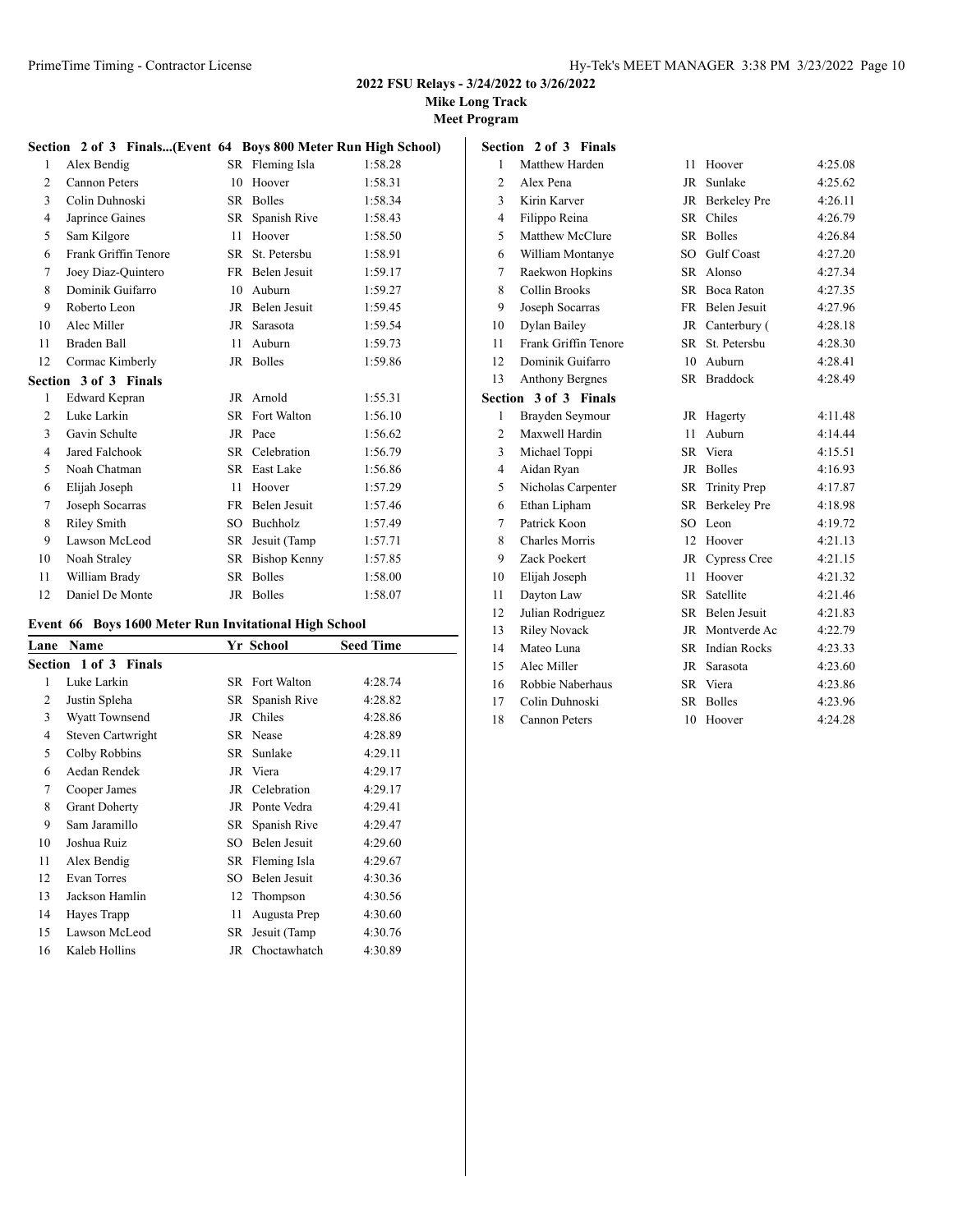**Mike Long Track**

**Meet Program**

# **Event 65 Boys 1600 Meter Run High School**

| Section 3 of 8 Finals |                   |  |  |
|-----------------------|-------------------|--|--|
|                       | 1 Nicolas Waddell |  |  |

| Lane           | <b>Name</b>               |    | Yr School       | <b>Seed Time</b> |
|----------------|---------------------------|----|-----------------|------------------|
|                | Section 1 of 8 Finals     |    |                 |                  |
| 1              | Colton Lawson             |    | JR King's Acade | 4:31.24          |
| 2              | Cormac Kimberly           |    | JR Bolles       | 4:31.53          |
| 3              | Alex Ruge                 |    | FR Mandarin     | 4:31.62          |
| 4              | Liam Jordan               |    | FR Berkeley Pre | 4:31.88          |
| 5              | <b>Matthew Thomas</b>     |    | JR Bolles       | 4:31.96          |
| 6              | Andres Canas              |    | SO Braddock     | 4:32.08          |
| 7              | Joey Diaz-Quintero        |    | FR Belen Jesuit | 4:32.63          |
| 8              | Zachery Florendo          |    | SR Calvary Chri | 4:32.73          |
| 9              | Dylan Nolan               |    | JR Clearwater C | 4:32.90          |
| 10             | Daniel De Monte           |    | JR Bolles       | 4:32.95          |
| 11             | <b>Bailey Wade</b>        | 11 | Auburn          | 4:33.03          |
| 12             | Julian Bautista           |    | SR St. Francis  | 4:33.08          |
| 13             | Cason Meyer               |    | SR Sunlake      | 4:33.26          |
| 14             | Eduardo Diaz              |    | SR West Port    | 4:34.09          |
| 15             | John Keester IV           |    | SO Fleming Isla | 4:34.32          |
| 16             | Danny Sakowski            |    | JR Fleming Isla | 4:34.68          |
| 17             | William Hartvigsen        | SO | Sarasota        | 4:35.20          |
| 18             | Jaret Rozanski            |    | JR Pine Crest   | 4:35.31          |
| 19             | Jack Gabrielle            |    | JR Pine Crest   | 4:35.40          |
| 20             | <b>Grant Chastain</b>     |    | SO Fort Walton  | 4:36.92          |
| 21             | Gavin Nelson              |    | JR Mandarin     | 4:37.08          |
| 22             | Diego De la Hoz           |    | JR Belen Jesuit | 4:37.30          |
|                | Section 2 of 8 Finals     |    |                 |                  |
| 1              | Alec Torricella           |    | JR Belen Jesuit | 4:37.60          |
| $\overline{c}$ | Kevin Velazquez           |    | SR Alonso       | 4:37.74          |
| 3              | Parker Nunley             |    | SR Niceville    | 4:38.05          |
| $\overline{4}$ | Will Springer             |    | SO Leon         | 4:38.40          |
| 5              | <b>Trevor Cross</b>       |    | SR Satellite    | 4:39.89          |
| 6              | Paul Glick                |    | SR Boca Raton   | 4:40.40          |
| 7              | Seamus Hodge              |    | SO Niceville    | 4:40.50          |
| 8              | Charles Carreno           |    | SO Belen Jesuit | 4:41.52          |
| 9              | Avery Reynolds            |    | SO St. Petersbu | 4:42.07          |
| 10             | Marco Prieguez            |    | FR Belen Jesuit | 4:43.07          |
| 11             | Jack Camp                 |    | FR Bolles       | 4:43.44          |
| 12             | <b>Matthew Finck</b>      |    | SR Lemon Bay    | 4:43.55          |
| 13             | Matthew Hamlin            | 10 | Thompson        | 4:43.74          |
| 14             | Zachary Brainerd          | JR | Choctawhatch    | 4:43.85          |
| 15             | Marco De la Hoz           |    | JR Belen Jesuit | 4:44.03          |
| 16             | Joaquin Mestre            | SO | Belen Jesuit    | 4:44.53          |
| 17             | Tobias Siren              | SO | Niceville       | 4:44.68          |
| 18             | Aden Carter               | 12 | Thompson        | 4:44.81          |
| 19             | <b>Matthew Minton</b>     | FR | South Walton    | 4:44.84          |
| 20             | Parker Adams              |    | FR Bolles       | 4:45.07          |
| 21             | Daylerh Campos Colmenares | SR | Boca Raton      | 4:45.68          |
| 22             | Aidan Mendoza             | SO | <b>Braddock</b> | 4:45.74          |
|                |                           |    |                 |                  |

| $\mathbf{1}$   | Nicolas Waddell          | SO          | Mosley              | 4:45.78 |
|----------------|--------------------------|-------------|---------------------|---------|
| $\overline{2}$ | Emilio Ancaya            | <b>SR</b>   | Lake Wales          | 4:46.11 |
| 3              | Quinn Carrasquilla       |             | SO Leon             | 4:46.57 |
| $\overline{4}$ | Luke Spaulding           |             | SO Nease            | 4:46.77 |
| 5              | Christian Koppe          | $_{\rm JR}$ | West Orange         | 4:47.20 |
| 6              | Dominic Geraci           |             | SO Mandarin         | 4:47.30 |
| $\overline{7}$ | Noah Lutchansky          |             | JR Satellite        | 4:47.45 |
| 8              | <b>Andrew Fredericks</b> | JR          | Jesuit (Tamp        | 4:47.48 |
| 9              | Jaxon McKim              | <b>SR</b>   | Nease               | 4:47.68 |
| 10             | Caden Hoffer             | SR          | <b>Bishop Snyde</b> | 4:48.21 |
| 11             | Owen Franklin            | JR          | Chiles              | 4:48.59 |
| 12             | Cameron Gonzalez         | <b>JR</b>   | Lake Wales          | 4:48.69 |
| 13             | <b>Brett Peterson</b>    | SR          | Choctawhatch        | 4:48.72 |
| 14             | Vaughn Komorech          |             | SR Pine Crest       | 4:49.50 |
| 15             | Ryan Winslow             |             | JR Alonso           | 4:49.51 |
| 16             | Preston Cooper           | FR          | Alonso              | 4:49.86 |
| 17             | Zack Kremkau             | JR          | Alonso              | 4:49.87 |
| 18             | Tyler Canavan            |             | SR Chiles           | 4:49.98 |
| 19             | Kasey Mick               |             | SO Chiles           | 4:50.30 |
| 20             | Giovanny Gotay           |             | FR Braddock         | 4:50.36 |
| 21             | Max Dedrick              |             | SR Mandarin         | 4:50.42 |
| 22             | <b>Scott Frederick</b>   |             | SO Boca Raton       | 4:50.46 |
| Section        | 4 of 8 Finals            |             |                     |         |
| 1              | <b>Banks Folger</b>      | 11          | Providence C        | 4:51.04 |
| $\overline{c}$ | William Morales          | $SO_{-}$    | <b>Bolles</b>       | 4:51.27 |
| 3              | Joseph McLeod            |             | JR Lincoln          | 4:51.42 |
| $\overline{4}$ | <b>Connor Brooks</b>     |             | JR Boca Raton       | 4:51.63 |
| 5              | Jaiden Mckee             | FR          | West Orange         | 4:51.80 |
| 6              | Grayton Smith            | SO          | Leon                | 4:52.19 |
| 7              | Jacob Perry              | SR          | Lemon Bay           | 4:52.40 |
| 8              | Sai Jayaraman            | SO          | Nease               | 4:52.42 |
| 9              | <b>Anthony Wirsing</b>   |             | SR Niceville        | 4:52.51 |
| 10             | Justin Quispe            |             | JR Celebration      | 4:53.08 |
| 11             | <b>Ryan Matthews</b>     | SR          | Calvary Chri        | 4:53.97 |
| 12             | Miles Rivera             | SO          | <b>Bolles</b>       | 4:54.30 |
| 13             | Evan Amaya               | JR          | Celebration         | 4:54.33 |
| 14             | Xavier England           |             | SO Florida Stat     | 4:54.50 |
| 15             | Glen Bruce               |             | SR Niceville        | 4:55.61 |
| 16             | Cole Smith               | 9           | Providence C        | 4:55.63 |
| 17             | Lucas Mauch              |             | JR Maclav           | 4:55.66 |
| 18             | Sam Stone                |             | FR St. Francis      | 4:55.68 |
| 19             | Enzo Gagliardo           |             | SR Mandarin         | 4:55.73 |
| 20             | Lawrence Bishop          | SR          | Maclav              | 4:55.75 |
| 21             | <b>Trevor Parks</b>      | <b>SR</b>   | Calvary Chri        | 4:56.45 |
| 22             | Hayden Delia             | FR          | Satellite           | 4:56.83 |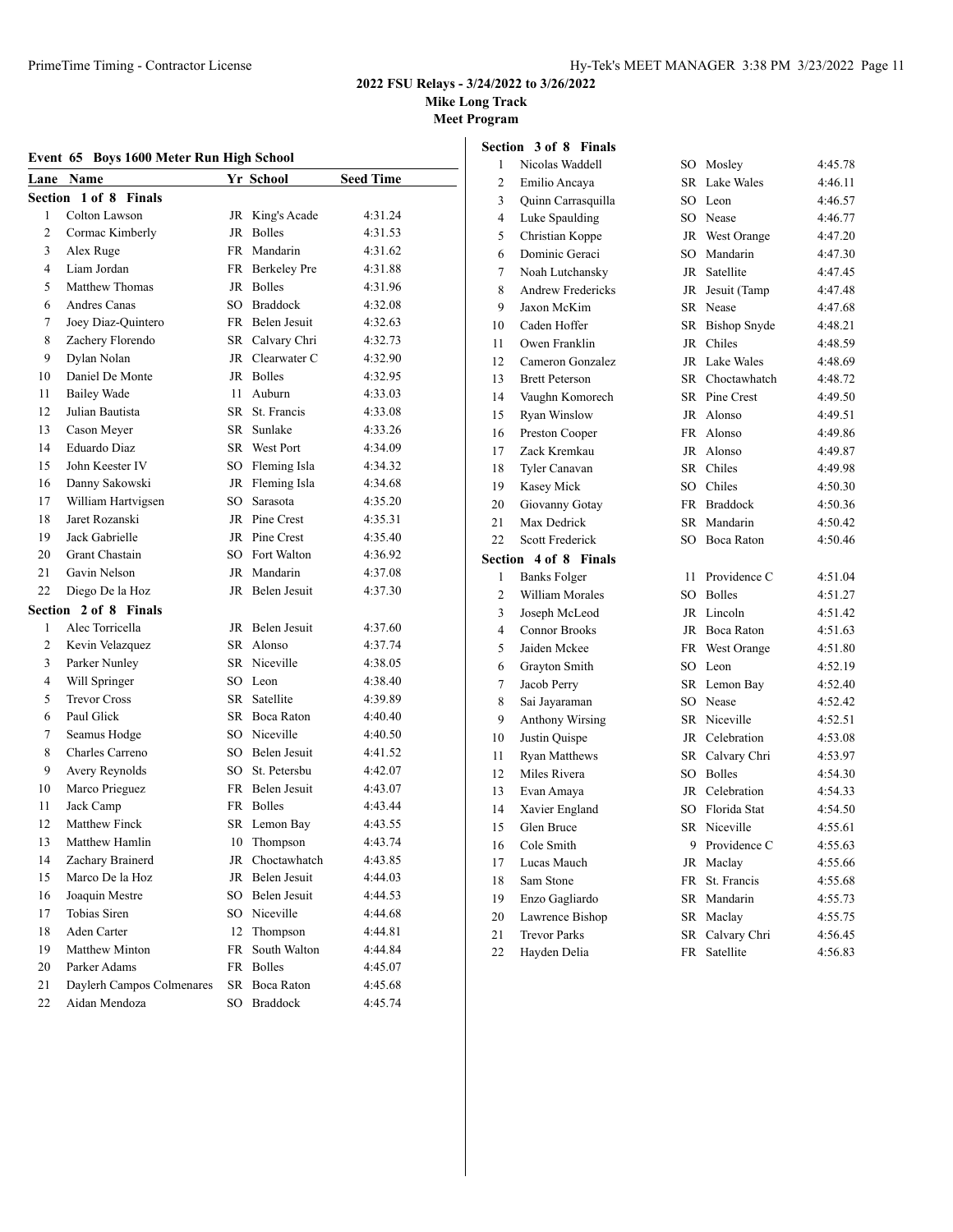**Mike Long Track**

|                | Section 5 of 8 Finals(Event 65 Boys 1600 Meter Run High School) |      |                 |         |
|----------------|-----------------------------------------------------------------|------|-----------------|---------|
| 1              | Bode Klassen                                                    |      | FR Bolles       | 4:56.90 |
| 2              | Cooper Breeze                                                   |      | JR Niceville    | 4:56.90 |
| 3              | Cadden Maxwell                                                  |      | FR Leon         | 4:57.23 |
| $\overline{4}$ | Will Jetton                                                     |      | JR Niceville    | 4:57.30 |
| 5              | Hudson Jordan                                                   |      | 9 Providence C  | 4:57.60 |
| 6              | Jasen Stovall                                                   |      | SR Alonso       | 4:58.09 |
| 7              | Johnathon Rocendo                                               |      | FR Lake Wales   | 4:58.55 |
| 8              | Jacob Chattin                                                   |      | SR Mandarin     | 4:58.56 |
| 9              | Andrew McGraw                                                   |      | JR Bolles       | 4:58.96 |
| 10             | Ethan McRae                                                     |      | FR Nease        | 4:59.12 |
| 11             | Callahan Bonifant                                               |      | JR Jesuit (Tamp | 4:59.30 |
| 12             | Luke Melson                                                     |      | SO Fleming Isla | 4:59.41 |
| 13             | Cristian Arias-Runyan                                           |      | JR Lake Wales   | 4:59.81 |
| 14             | Will Gabrielle                                                  |      | FR Pine Crest   | 4:59.88 |
| 15             | Benjamin Krut                                                   |      | SR Pine Crest   | 4:59.88 |
| 16             | Jackson Morrison                                                |      | SR Niceville    | 5:00.26 |
| 17             | Lucas Conaty                                                    | SR   | St. Francis     | 5:00.28 |
| 18             | Alex Butler                                                     | FR - | Satellite       | 5:00.56 |
| 19             | William Burgess                                                 |      | FR South Walton | 5:01.00 |
| 20             | Luke Williams                                                   |      | SR Bishop Kenny | 5:01.00 |
| 21             | Carter Rothell                                                  |      | JR Florida Stat | 5:01.05 |
| 22             | <b>Alexzander Querns</b>                                        |      | SO Niceville    | 5:01.31 |
|                | Section 6 of 8 Finals                                           |      |                 |         |
| 1              | William Stanley                                                 |      | 9 Providence C  | 5:01.97 |
| 2              | John Carney                                                     |      | JR Bishop Kenny | 5:02.47 |
| 3              | Logan Carr                                                      | FR   | Satellite       | 5:02.73 |
| 4              | Jayden Lang                                                     |      | SO Pine Crest   | 5:02.85 |
| 5              | Alex Shannahan                                                  |      | SO Bishop Kenny | 5:03.94 |
| 6              | Max Eiken                                                       |      | SR Celebration  | 5:04.16 |
| 7              | Jonah Blay                                                      |      | SO Chiles       | 5:04.56 |
| 8              | Logan Towers                                                    | SO   | Satellite       | 5:04.68 |
| 9              | Evan Dewey                                                      | JR   | Jesuit (Tamp    | 5:05.13 |
| 10             | Enijah Thomas                                                   |      | SO Rickards     | 5:05.20 |
| 11             | Ben Middleton                                                   |      | JR Chiles       | 5:05.59 |
| 12             | Calvin Wheatley                                                 |      | JR Chiles       | 5:05.73 |
| 13             | Drew Bass                                                       |      | JR Bishop Kenny | 5:06.54 |
| 14             | John Cratem                                                     |      | SR Bishop Kenny | 5:07.00 |
| 15             | William Anderson                                                |      | SO Seffner Chri | 5:07.23 |
| 16             | Chris Amster                                                    | 7    | Pine Crest      | 5:07.43 |
| 17             | Ben Steger                                                      | SR   | Satellite       | 5:08.20 |
| 18             | Caleb Schaefer                                                  | JR   | Leon            | 5:08.71 |
| 19             | Aiden Davis                                                     | 8    | Seffner Chri    | 5:08.80 |
| 20             | <b>Adrian Sanchez</b>                                           | JR   | Alonso          | 5:09.60 |
| 21             | Joshua Lord                                                     | 8    | Seffner Chri    | 5:09.71 |
| 22             | Joseph Alderson                                                 |      | SR Chiles       | 5:10.00 |
|                |                                                                 |      |                 |         |

|                | Section 7 of 8 Finals |           |                 |         |
|----------------|-----------------------|-----------|-----------------|---------|
| 1              | Thomas Heck           |           | FR Choctawhatch | 5:10.13 |
| 2              | Tony Guillen          | SR –      | Chiles          | 5:10.50 |
| 3              | Noah Deem             |           | FR Florida Stat | 5:11.10 |
| 4              | Olatunde Wright       |           | SO Lincoln      | 5:11.30 |
| 5              | <b>Austin Buckler</b> |           | FR Mandarin     | 5:12.03 |
| 6              | Joseph Wiedeman       |           | JR Wakulla      | 5:12.90 |
| 7              | Jon Sipe              |           | FR Mandarin     | 5:13.45 |
| 8              | Ryan Vladimir         |           | SO Boca Raton   | 5:13.69 |
| 9              | Saylor Bosko          |           | SO St. Francis  | 5:13.96 |
| 10             | Jude Parker           |           | SO St. Francis  | 5:14.31 |
| 11             | Taylor Callen         |           | SO Chiles       | 5:15.22 |
| 12             | <b>Connor Aarons</b>  |           | FR Lincoln      | 5:16.40 |
| 13             | Eli Mears             |           | SR Maclay       | 5:16.84 |
| 14             | Thomas Hebert         | SR        | Mandarin        | 5:16.86 |
| 15             | Nathan Morris         | JR        | Chiles          | 5:17.52 |
| 16             | Benjamin Bergstresser |           | FR Lincoln      | 5:17.58 |
| 17             | Joseph Garner         |           | JR Chiles       | 5:18.72 |
| 18             | Elijah Nicholson      |           | JR Lincoln      | 5:19.38 |
| 19             | Tomas Valdivieso      |           | SR Gulliver Pre | 5:19.82 |
| 20             | Jacob Erisman         |           | SO Florida Stat | 5:21.08 |
| 21             | Edwin Beutler         |           | SO St. Francis  | 5:23.92 |
| 22             | Jack Fuller           |           | SO Chiles       | 5:24.58 |
|                | Section 8 of 8 Finals |           |                 |         |
| 1              | Dylan Romney          |           | SO Chiles       | 5:27.44 |
| $\overline{c}$ | Charlie Rust          |           | SO Maclay       | 5:28.65 |
| 3              | Cameron Howe          | SR –      | Alonso          | 5:29.78 |
| 4              | <b>Jake Markowitz</b> |           | JR Pine Crest   | 5:30.00 |
| 5              | Dylan Harry           |           | JR Lincoln      | 5:32.32 |
| 6              | Eli Fulford           | JR        | Seffner Chri    | 5:33.39 |
| 7              | Logan Price           |           | FR Maclay       | 5:34.87 |
| 8              | <b>Trey Black</b>     |           | JR Leon         | 5:35.74 |
| 9              | Emil Bendeck          |           | FR Wakulla      | 5:36.79 |
| 10             | Gabe Pena             | JR        | Sheridan Hil    | 5:37.09 |
| 11             | Isaac Peck            |           | JR Wakulla      | 5:39.59 |
| 12             | Carlos Macedo         |           | JR Leon         | 5:41.12 |
| 13             | Elias Leyes           | $SO^-$    | Sheridan Hil    | 5:43.22 |
| 14             | <b>Bryce Callen</b>   | <b>FR</b> | Chiles          | 5:50.06 |
| 15             | Jackson Rhine         |           | SO Pine Crest   | 5:50.62 |
| 16             | Jacobi Mcqueen        | FR        | Wakulla         | 5:52.88 |
| 17             | Matthieu Gomez        | JR        | Sheridan Hil    | 5:58.05 |
| 18             | Shombay Butler        | <b>JR</b> | Lincoln         | 6:03.06 |
| 19             | Julian Allen          |           | JR Lincoln      | 6:05.23 |
| 20             | Thomas Clore          | FR        | Leon            | 6:38.17 |
| 21             | Boden Komorech        |           | SO Pine Crest   | 6:51.65 |
| 22             | Aiden Merrit          | SO        | Maclay          | NT      |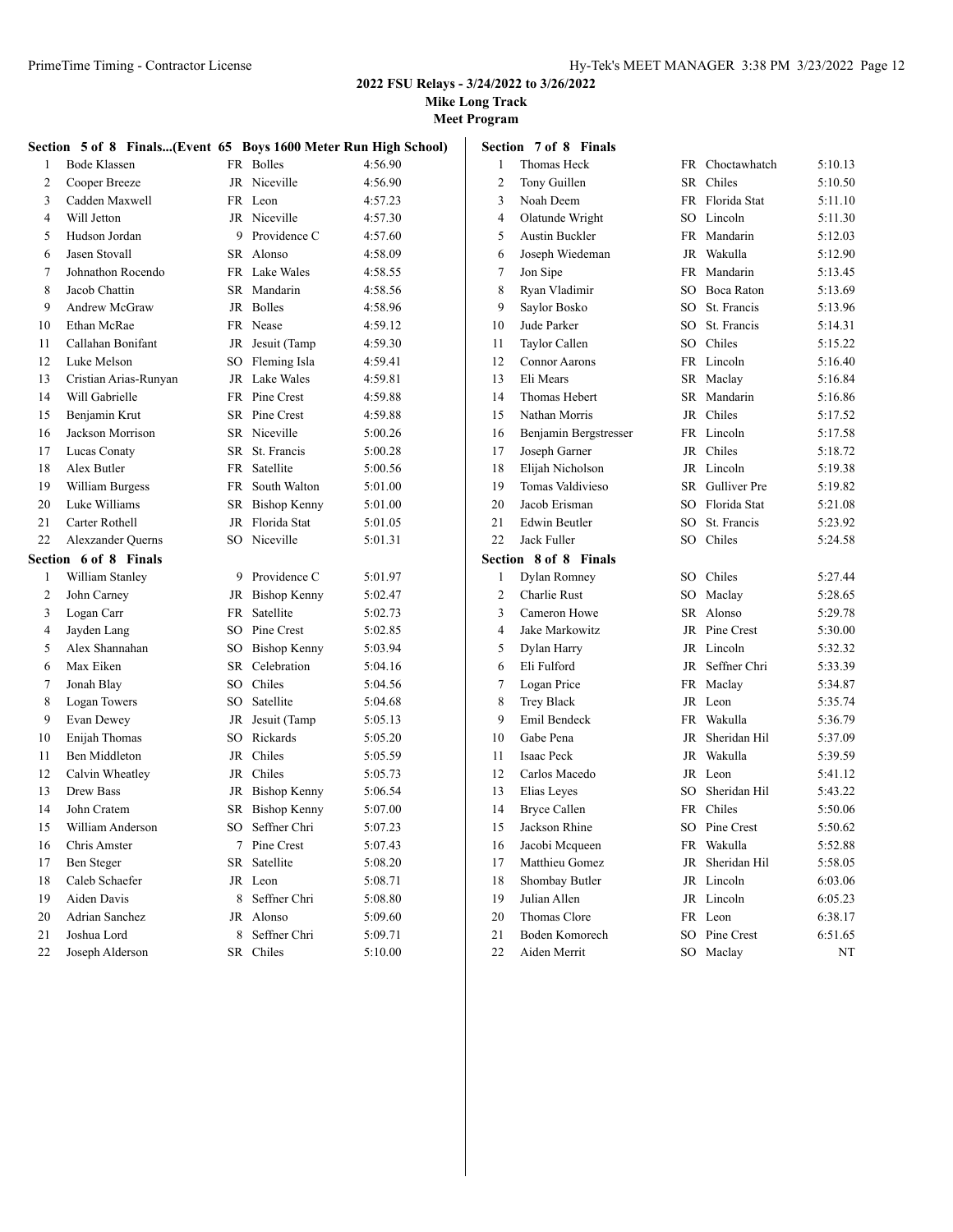**Mike Long Track**

**Meet Program**

# **Event 68 Boys 3200 Meter Run Invitational High School**

| Lane    | Name                          |        | Yr School              | <b>Seed Time</b>   |
|---------|-------------------------------|--------|------------------------|--------------------|
|         | Section 1 of 3 Finals         |        |                        |                    |
| 1       | Liam Jordan                   |        | FR Berkeley Pre        | 9:46.02            |
| 2       | William Montanye              | SO.    | Gulf Coast             | 9:46.87            |
| 3       | Matthew Thomas                | JR     | <b>Bolles</b>          | 9:46.92            |
| 4       | Colton Lawson                 |        | JR King's Acade        | 9:47.39            |
| 5       | Drew Jones                    |        | SR Riverview           | 9:49.27            |
| 6       | Paul Lespasio                 |        | SR Manatee             | 9:49.46            |
| 7       | Dylan Nolan                   |        | JR Clearwater C        | 9:49.79            |
| 8       | Julian Bautista               | SR –   | St. Francis            | 9:50.90            |
| 9       | Albert Tawil-Brown            |        | JR Plant               | 9:51.92            |
| 10      | Davis Brown                   |        | SO Ponte Vedra         | 9:52.42            |
| 11      | William Hartvigsen            | SO -   | Sarasota               | 9:52.44            |
| 12      | Clayton Knox                  |        | JR Maclay              | 9:52.54            |
| 13      | Aidan Griffin                 | $SO^-$ | <b>Indian Rocks</b>    | 9:52.87            |
| 14      | Carson Waggoner               | JR     | Satellite              | 9:53.00            |
| 15      | Cooper James                  |        | JR Celebration         | 9:53.23            |
| 16      | Seamus Hodge                  |        | SO Niceville           | 9:53.50            |
| 17      | Parker Nunley                 |        | SR Niceville           |                    |
| 18      | Alex Jubran                   |        | SR Bishop Kenny        | 9:53.59<br>9:53.71 |
| 19      | Will Jetton                   |        | JR Niceville           | 9:54.02            |
| 20      | Raekwon Hopkins               |        | SR Alonso              | 9:54.04            |
| 21      |                               |        | SO Nease               | 9:54.49            |
| 22      | Wyatt Pittman<br>Eli Holbrook |        |                        |                    |
|         |                               |        | SR Mosley              | 9:54.96            |
| Section | 2 of 3 Finals                 |        |                        |                    |
| 1       | Matthew McClure               |        | SR Bolles              | 9:31.37            |
| 2       | John Keester IV               | SO.    | Fleming Isla           | 9:31.47            |
| 3       | <b>Wyatt Townsend</b>         | JR     | Chiles                 | 9:31.66            |
| 4<br>5  | <b>Braxton Legg</b>           |        | JR Cambridge Ch        | 9:32.43            |
|         | Jason Swartzlander            |        | SR Newsome             | 9:32.82            |
| 6       | Colby Robbins                 | SR     | Sunlake                | 9:33.47            |
| 7       | <b>Charles Morris</b>         |        | 12 Hoover              | 9:36.04            |
| 8       | Jackson Hamlin                | 12     | Thompson               | 9:36.23            |
| 9       | Ben Kirbo                     |        | SR Chiles              | 9:36.49            |
| 10      | Mateo Luna                    |        | <b>SR</b> Indian Rocks | 9:37.55            |
| 11      | Eduardo Diaz                  |        | SR West Port           | 9:38.27            |
| 12      | Andrew Mahorner               | JR     | Satellite              | 9:38.34            |
| 13      | Christian Giller              | SR     | Seffner Chri           | 9:38.87            |
| 14      | Gabriel Garcia                |        | SR Braddock            | 9:39.81            |
| 15      | Mason Kawaja                  | JR     | Buchholz               | 9:40.33            |
| 16      | Nolan Hemmen                  | SR     | Bartram Trai           | 9:41.00            |
| 17      | Joshua Ruiz                   | SO     | Belen Jesuit           | 9:41.17            |
| 18      | Jemesu Picone                 | SR     | Bartram Trai           | 9:42.60            |
| 19      | Sam Jaramillo                 | SR     | Spanish Rive           | 9:42.61            |
| 20      | Evan Torres                   | SO     | Belen Jesuit           | 9:43.16            |
| 21      | Aidan Mason                   | SR     | Satellite              | 9:43.62            |
| 22      | Zachery Florendo              | SR     | Calvary Chri           | 9:44.67            |
| 23      | Julian Rodriguez              | SR     | Belen Jesuit           | 9:44.80            |
| 24      | Dylan Bailey                  | JR     | Canterbury (           | 9:45.52            |
| 25      | Cason Meyer                   | SR     | Sunlake                | 9:45.61            |
| 26      | Kaleb Hollins                 | JR     | Choctawhatch           | 9:45.66            |

# **Section 3 of 3 Finals**

| 1              | Michael Toppi         |           | SR Viera            | 9:03.94 |
|----------------|-----------------------|-----------|---------------------|---------|
| $\overline{c}$ | Nicholas Carpenter    | SR        | <b>Trinity Prep</b> | 9:04.33 |
| 3              | Brayden Seymour       | JR        | Hagerty             | 9:06.68 |
| $\overline{4}$ | Patrick Koon          | SO.       | Leon                | 9:07.78 |
| 5              | Aidan Ryan            | JR        | <b>Bolles</b>       | 9:11.14 |
| 6              | Dayton Law            | SR        | Satellite           | 9:13.31 |
| 7              | Maxwell Hardin        | 11        | Auburn              | 9:14.25 |
| 8              | Ethan Lipham          | SR        | <b>Berkeley Pre</b> | 9:17.08 |
| 9              | <b>Riley Novack</b>   | JR        | Montverde Ac        | 9:19.88 |
| 10             | Robbie Naberhaus      | SR.       | Viera               | 9:20.32 |
| 11             | Justin Wilson         | SR.       | Satellite           | 9:20.68 |
| 12             | Ryan Maney            | <b>SR</b> | Plant               | 9:22.05 |
| 13             | <b>Emerson Miller</b> | JR        | Buchholz            | 9:24.90 |
| 14             | Zack Poekert          | JR        | <b>Cypress Cree</b> | 9:26.66 |
| 15             | Kirin Karver          | JR        | Berkeley Pre        | 9:27.85 |
| 16             | <b>Grant Doherty</b>  | JR        | Ponte Vedra         | 9:27.97 |
| 17             | Collin Brooks         | SR        | Boca Raton          | 9:28.38 |
| 18             | Alex Pena             | JR        | Sunlake             | 9:29.51 |
| 19             | Matt Ryan             | SO        | Nease               | 9:30.40 |
| 20             | <b>Andrew Stowe</b>   | SR        | Seffner Chri        | 9:30.57 |
| 21             | Cameron Raney         |           | JR Viera            | 9:30.97 |
|                |                       |           |                     |         |

# **Event 67 Boys 3200 Meter Run High School**

| Lane Name             |     |               | <b>Seed Time</b>                                                                                                                                                                               |
|-----------------------|-----|---------------|------------------------------------------------------------------------------------------------------------------------------------------------------------------------------------------------|
| Section 1 of 4 Finals |     |               |                                                                                                                                                                                                |
| Rune LeDoux           |     |               | 9:55.17                                                                                                                                                                                        |
| Cade Culpepper        | FR  | Sunlake       | 9:56.13                                                                                                                                                                                        |
| Zander Dakis          | 10  | Hoover        | 9:56.29                                                                                                                                                                                        |
| Christopher Joost     | SO. | <b>Bolles</b> | 9:57.75                                                                                                                                                                                        |
| Jaret Rozanski        | JR  | Pine Crest    | 9:58.07                                                                                                                                                                                        |
| Cameron Prosser       | 11  | Thompson      | 9:58.15                                                                                                                                                                                        |
| Matthew Hamlin        | 10  | Thompson      | 10:01.57                                                                                                                                                                                       |
| Luke Hunter           | 12  | Hoover        | 10:02.17                                                                                                                                                                                       |
| Sam Myers             |     |               | 10:02.89                                                                                                                                                                                       |
| Alexander Buena       | SO. |               | 10:04.63                                                                                                                                                                                       |
| Cameron Gonzalez      |     |               | 10:04.79                                                                                                                                                                                       |
| William Brady         | SR. | <b>Bolles</b> | 10:05.00                                                                                                                                                                                       |
| Jack Burgener         | SR. | South Fork    | 10:05.20                                                                                                                                                                                       |
| Alex Valdez           |     |               | 10:05.68                                                                                                                                                                                       |
| William Armbruster    |     | Choctawhatch  | 10:05.94                                                                                                                                                                                       |
| Lucas Garcia          | SO. |               | 10:06.32                                                                                                                                                                                       |
| Grant Chastain        | SO. |               | 10:06.39                                                                                                                                                                                       |
| Chris Toomey          | SO. | Calvary Chri  | 10:06.73                                                                                                                                                                                       |
| Joey Coyle            |     |               | 10:07.23                                                                                                                                                                                       |
| Paul Glick            | SR. | Boca Raton    | 10:08.76                                                                                                                                                                                       |
| Sean Perry            |     |               | 10:08.98                                                                                                                                                                                       |
| Joseph Ruiz           |     |               | 10:09.21                                                                                                                                                                                       |
| Justin Ruiz           | FR  | Belen Jesuit  | 10:11.71                                                                                                                                                                                       |
| George Dirks          | SO. | Plant         | 10:14.19                                                                                                                                                                                       |
| Matthew Calero        |     |               | 10:14.33                                                                                                                                                                                       |
|                       |     |               | Yr School<br>SR Lemon Bay<br>JR Nease<br>Niceville<br>JR Lake Wales<br>JR Calvary Chri<br>SR.<br>Belen Jesuit<br>Fort Walton<br>JR Plant<br>JR Lemon Bay<br>SO Belen Jesuit<br>JR Belen Jesuit |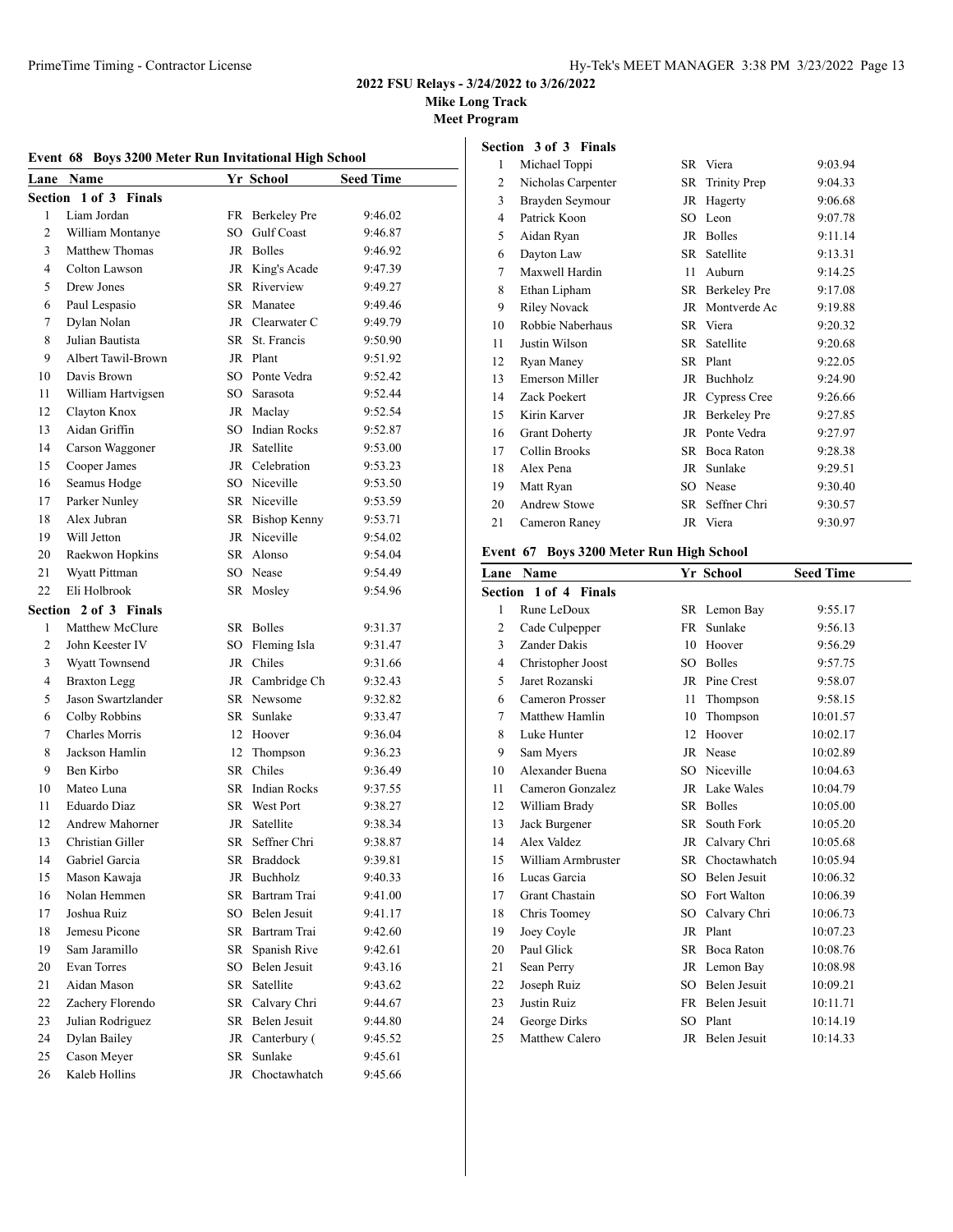**Mike Long Track**

**Meet Program**

**Section 4 of 4 Finals**

|              | Section 2 of 4 Finals(Event 67 Boys 3200 Meter Run High School) |    |                     |          |
|--------------|-----------------------------------------------------------------|----|---------------------|----------|
| $\mathbf{1}$ | Gavin Nelson                                                    |    | JR Mandarin         | 10:14.94 |
| 2            | Alex Neikirk                                                    |    | SR Gulliver Pre     | 10:15.58 |
| 3            | Nicolas Waddell                                                 |    | SO Mosley           | 10:16.34 |
| 4            | Liam Perkins                                                    | JR | Seffner Chri        | 10:16.61 |
| 5            | Christian Koppe                                                 |    | JR West Orange      | 10:19.87 |
| 6            | Juan Pablo Castillo-Zima                                        | FR | <b>Bishop Kenny</b> | 10:20.81 |
| 7            | <b>Tyler Rogers</b>                                             | JR | Plant               | 10:21.82 |
| 8            | Tobias Siren                                                    |    | SO Niceville        | 10:22.92 |
| 9            | Lewis Perry                                                     |    | SR Bishop Kenny     | 10:24.16 |
| 10           | Evan Hadam                                                      |    | SR Plant            | 10:24.56 |
| 11           | Caden Hoffer                                                    |    | SR Bishop Snyde     | 10:25.35 |
| 12           | Jackson Rowe                                                    |    | SO Chiles           | 10:26.85 |
| 13           | Preston Cooper                                                  |    | FR Alonso           | 10:27.82 |
| 14           | Luke Williams                                                   |    | SR Bishop Kenny     | 10:28.63 |
| 15           | Josh Davis                                                      |    | JR Calvary Chri     | 10:28.68 |
| 16           | Quinn Carrasquilla                                              |    | SO Leon             | 10:28.78 |
| 17           | Nickolas Forbes                                                 |    | SO St. Petersbu     | 10:29.04 |
| 18           | Diego Magarino                                                  |    | FR Belen Jesuit     | 10:30.75 |
| 19           | Will Winsor                                                     |    | SO Leon             | 10:34.05 |
| 20           | Alex Ruge                                                       |    | FR Mandarin         | 10:35.00 |
| 21           | Jacob Schroeder                                                 |    | SO Nease            | 10:37.44 |
| 22           | <b>Ryan Winslow</b>                                             |    | JR Alonso           | 10:37.91 |
| 23           | <b>Connor Brooks</b>                                            |    | JR Boca Raton       | 10:40.99 |
| 24           | Gavin Voils                                                     |    | FR Nease            | 10:42.19 |
| 25           | Andrew Lind                                                     |    | SO Plant            | 10:42.69 |
|              | Section 3 of 4 Finals                                           |    |                     |          |
| $\mathbf{1}$ | Benjamin Krut                                                   |    | SR Pine Crest       | 10:43.50 |
| 2            | Joseph McLeod                                                   |    | JR Lincoln          | 10:43.61 |
| 3            | Chase Van Ginkel                                                |    | SR Fleming Isla     | 10:43.83 |
| 4            | Landon Turley                                                   | FR | St. Francis         | 10:43.86 |
| 5            | Parker Adams                                                    |    | FR Bolles           | 10:43.89 |
| 6            | Hayden Schoster                                                 | SO | St. Francis         | 10:44.77 |
| 7            | Jaiden Mckee                                                    |    | FR West Orange      | 10:45.33 |
| 8            | William Morales                                                 |    | SO Bolles           | 10:45.55 |
| 9            | John Carney                                                     |    | JR Bishop Kenny     | 10:45.77 |
| 10           | Jacob Potantus                                                  |    | JR Plant            | 10:47.32 |
| 11           | Noah MacGregor                                                  |    | SR Bolles           | 10:48.11 |
| 12           | <b>Matthew Minton</b>                                           | FR | South Walton        | 10:48.82 |
| 13           | Luke Hamilton                                                   |    | JR Plant            | 10:50.40 |
| 14           | Joshua Zapata                                                   | SR | Nease               | 10:50.47 |
| 15           | Seth Brickman                                                   | JR | Plant               | 10:50.60 |
| 16           | Alex Shannahan                                                  | SO | <b>Bishop Kenny</b> | 10:52.09 |
| 17           | Dylan Fournier                                                  | FR | Plant               | 10:52.18 |
| 18           | Drew Bass                                                       | JR | <b>Bishop Kenny</b> | 10:52.37 |
| 19           | Ben Goldberg                                                    | FR | Plant               | 10:52.60 |
| 20           | Jackson Miller                                                  | JR | Plant               | 10:54.64 |
| 21           | Luke Smith                                                      | SR | <b>Bishop Kenny</b> | 10:55.27 |
| 22           | Clayton Slowick                                                 |    | JR Plant            | 10:56.77 |
| 23           | Jay Dalvi                                                       |    | SO Nease            | 10:56.80 |
| 24           | Parker Robey                                                    | SO | Plant               | 10:58.15 |
| 25           | Hudson Railton                                                  | SO | South Walton        | 10:59.33 |

| 1              | Xavier England        | SO.       | Florida Stat  | 10:59.40 |
|----------------|-----------------------|-----------|---------------|----------|
| 2              | Ryan Vladimir         | SO.       | Boca Raton    | 11:00.04 |
| 3              | Chris Amster          | 7         | Pine Crest    | 11:03.96 |
| $\overline{4}$ | Casey Claassen        | 8         | Seffner Chri  | 11:05.45 |
| 5              | Shawn Peckham         | SR        | Wakulla       | 11:08.92 |
| 6              | Jayden Lang           | SO.       | Pine Crest    | 11:12.14 |
| 7              | Gabe Bossenberry      | SR        | Satellite     | 11:15.94 |
| 8              | Andrew McGraw         | JR.       | <b>Bolles</b> | 11:16.26 |
| 9              | Sebastian Velez       | SO.       | Celebration   | 11:17.83 |
| 10             | Enijah Thomas         | SO.       | Rickards      | 11:19.56 |
| 11             | Zack Kremkau          | JR        | Alonso        | 11:22.86 |
| 12             | William Thompson      | JR        | Plant         | 11:28.27 |
| 13             | Adrian Sanchez        | JR        | Alonso        | 11:29.56 |
| 14             | Jacob Langston        | SO.       | Wakulla       | 11:38.97 |
| 15             | Jacob Chattin         | SR.       | Mandarin      | 11:39.28 |
| 16             | Joshua McClendon      | SO.       | Rickards      | 11:45.94 |
| 17             | <b>Hunter Stanley</b> | JR        | Florida Stat  | 11:52.90 |
| 18             | Charlie Rust          | SO.       | Maclay        | 11:57.65 |
| 19             | Davontae Dickey       | JR        | Rickards      | 12:12.21 |
| 20             | Christian Nixon       | SO.       | St. John Pau  | 12:13.24 |
| 21             | Logan Price           | FR        | Maclay        | 12:19.37 |
| 22             | Daniel Lopez          | FR        | Varela        | 12:45.27 |
| 23             | Isaac Avello          | SO.       | Wakulla       | 13:40.10 |
| 24             | Joseph Parayil        | <b>FR</b> | Crooms        | NT       |
| 25             | Max Dedrick           | SR        | Mandarin      | NT       |

# **Event 69 Boys 110 Meter Hurdles High School**

|                | Lane Name              |    | Yr School       | <b>Seed Time</b> |
|----------------|------------------------|----|-----------------|------------------|
|                | Section 1 of 3 Finals  |    |                 |                  |
| 2              | Alfonzo Sanders        | 10 | Harrison Cen    | 15.92            |
| 3              | Matthew Frye           |    | FR East Lake    | 15.82            |
| 4              | Rey Hernandez          |    | JR George Jenki | 15.59            |
| 5              | Rance Grace            |    | SO Lincoln      | 15.48            |
| 6              | Zarryen Gaines         |    | SR Rickards     | 15.57            |
| 7              | Dain Grimes            |    | 12 Enterprise   | 15.73            |
| 8              | Caleb Bradley          |    | JR Sarasota     | 15.89            |
|                | Section 2 of 3 Finals  |    |                 |                  |
| 1              | <b>Brenden Cook</b>    |    | JR Fleming Isla | 15.38            |
| $\overline{c}$ | RJ Torbor              | 10 | Hoover          | 15.33            |
| 3              | Alejandro Lopez        |    | JR Belen Jesuit | 15.15            |
| 4              | Jeffrey Ashby          |    | JR Bolles       | 15.12            |
| 5              | Chris Leveille         |    | SR Ponte Vedra  | 15.00            |
| 6              | Nicolas West           |    | JR Spanish Rive | 15.02            |
| 7              | La'Quan Ellis          |    | JR George Jenki | 15.14            |
| 8              | Joshuwa Valentin       |    | JR George Jenki | 15.31            |
|                | Section 3 of 3 Finals  |    |                 |                  |
| 1              | James Turner           |    | SR Winter Park  | 14.99            |
| 2              | <b>Tyler Boyer</b>     |    | JR Sarasota     | 14.82            |
| 3              | Reshawn Latimer        |    | SR Raines       | 14.53            |
| 4              | Ivan Donaldson         |    | SR Rickards     | 14.33            |
| 5              | <b>Tristan Simmons</b> |    | ed Unat-Albany  | 14.25            |
| 6              | Harrison Robinson      |    | SR Raines       | 14.29            |
| 7              | Garrett Copelin        |    | SR Lincoln      | 14.37            |
| 8              | Darian Mills           |    | SR Port St. Joe | 14.55            |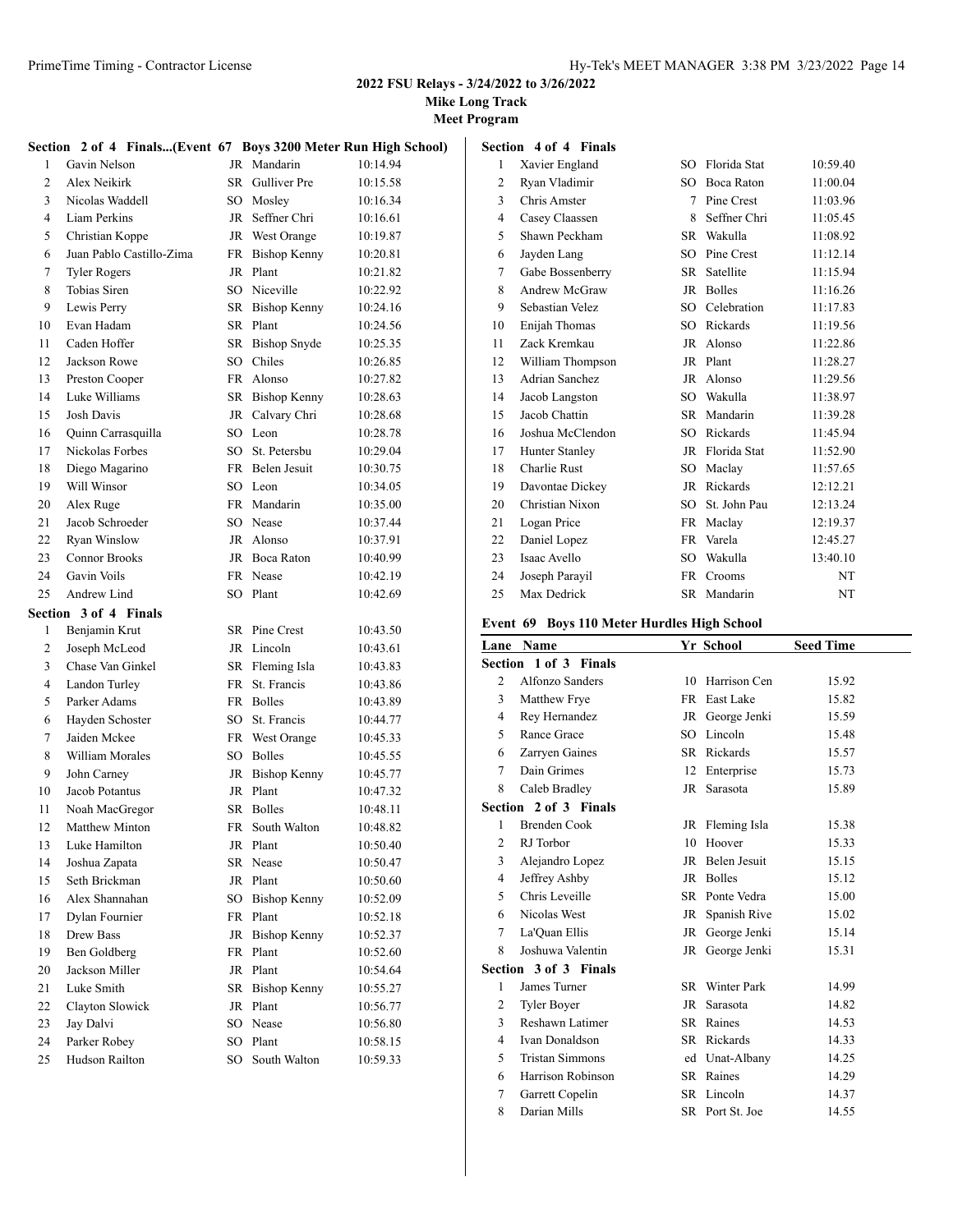# **Mike Long Track**

**Meet Program**

# **Event 70 Boys 300 Meter Hurdles High School**

| Lane           | Name                     |        | Yr School          | <b>Seed Time</b> |
|----------------|--------------------------|--------|--------------------|------------------|
| Section        | 1 of 4 Finals            |        |                    |                  |
| 1              | Alfonzo Sanders          | 10     | Harrison Cen       | 41.90            |
| $\overline{c}$ | Chris Leveille           | SR     | Ponte Vedra        | 41.90            |
| 3              | Demitri Stephenson       | SO     | Miramar            | 41.78            |
| $\overline{4}$ | Darian Mills             |        | SR Port St. Joe    | 41.60            |
| 5              | <b>Tyrone Summerall</b>  | $SO^-$ | Mandarin           | 41.57            |
| 6              | Jarrell Jimenez          |        | SO Ponte Vedra     | 41.59            |
| 7              | Enrico Montero           |        | JR Fleming Isla    | 41.72            |
| 8              | Erik Laari               | SR –   | Sunlake            | 41.82            |
|                | Section 2 of 4<br>Finals |        |                    |                  |
| 1              | Eran Foye                | 12     | Enterprise         | 41.53            |
| $\overline{c}$ | Dain Grimes              | 12     | Enterprise         | 41.52            |
| 3              | <b>Wyatt Rogers</b>      | JR     | Ponte Vedra        | 41.18            |
| 4              | Canaan Burnett           | JR     | Calvary Chri       | 41.02            |
| 5              | Eon Morris               | JR     | Niceville          | 40.90            |
| 6              | Teddy Robinson           | JR     | Washington (       | 40.99            |
| $\tau$         | Alfredo Huete            | SR     | Belen Jesuit       | 41.13            |
| 8              | Joshuwa Valentin         | JR     | George Jenki       | 41.22            |
| Section        | 3 of 4 Finals            |        |                    |                  |
| 1              | Samuel Dixon             |        | JR Fort Walton     | 40.54            |
| 2              | Cade Swart               | $SO^-$ | Chiles             | 40.51            |
| 3              | Caleb Bradley            | JR     | Sarasota           | 40.18            |
| $\overline{4}$ | Marquis Jean             |        | SR George Jenki    | 39.66            |
| 5              | Khristian Runcie         | SR     | George Jenki       | 39.38            |
| 6              | <b>Tyler Boyer</b>       | JR     | Sarasota           | 39.40            |
| $\tau$         | Rance Grace              | SO     | Lincoln            | 39.75            |
| 8              | Carlos Pellicer          |        | SR Doral Academ    | 40.47            |
| Section        | 4 of 4 Finals            |        |                    |                  |
| 1              | Kolin Brown              |        | SR Rickards        | 39.16            |
| 2              | Rey Hernandez            | JR     | George Jenki       | 39.07            |
| 3              | Nicolas West             | JR     | Spanish Rive       | 38.30            |
| 4              | <b>Tristan Simmons</b>   |        | ed Unat-Albany     | 37.99            |
| 5              | Cyrus Ways               |        | SR Nease           | 37.47            |
| 6              | Ivan Donaldson           |        | SR Rickards        | 37.86            |
| 7              | James Turner             | SR –   | <b>Winter Park</b> | 38.04            |
| 8              | Garrett Copelin          |        | SR Lincoln         | 38.68            |

# **Event 71 Boys 4x100 Meter Relay High School**

|               | Lane Team             | Relav | <b>Seed Time</b> |
|---------------|-----------------------|-------|------------------|
|               | Section 1 of 4 Finals |       |                  |
| 1             | George Jenki          | А     | NT               |
| $\mathcal{P}$ | <b>Gulliver</b> Pre   | A     | NT               |
| $\mathbf{3}$  | Boca Raton            | А     | 46.70            |
| 4             | South Walton          | А     | 45.38            |
| 5             | Celebration           | A     | 44.86            |
| 6             | Maclay                | А     | 44.92            |
|               | Florida Stat          | А     | 46.21            |
| 8             | Munroe                | А     | NT               |
|               |                       |       |                  |

|                | Section 2 of 4 Finals |              |       |
|----------------|-----------------------|--------------|-------|
| 1              | Nease                 | A            | 44.84 |
| $\overline{c}$ | St. Petersbu          | A            | 44.69 |
| 3              | <b>Bishop Kenny</b>   | A            | 44.20 |
| 4              | Calvary Chri          | A            | 44.05 |
| 5              | Choctawhatch          | A            | 43.64 |
| 6              | Harrison Cen          | A            | 43.72 |
| 7              | Pine Crest            | A            | 44.14 |
| 8              | Alonso                | A            | 44.35 |
|                | Section 3 of 4 Finals |              |       |
| 1              | Ponte Vedra           | A            | 43.59 |
| $\mathfrak{D}$ | Belen Jesuit          | A            | 43.53 |
| 3              | St. John Pau          | A            | 43.06 |
| 4              | Hoover                | A            | 42.95 |
| 5              | Washington (          | A            | 42.92 |
| 6              | Wildwood              | А            | 42.95 |
| 7              | Fleming Isla          | $\mathsf{A}$ | 42.98 |
| 8              | Orlando Chri          | А            | 43.46 |
|                | Section 4 of 4 Finals |              |       |
| 1              | Palatka               | A            | 42.66 |
| $\overline{2}$ | Montverde Ac          | A            | 42.50 |
| 3              | Rickards              | A            | 42.27 |
| 4              | Leon                  | A            | 42.05 |
| 5              | Lincoln               | A            | 41.55 |
| 6              | Auburn                | A            | 41.99 |
| 7              | West Orange           | A            | 42.14 |
| 8              | Raines                | A            | 42.47 |

# **Event 72 Boys 4x400 Meter Relay High School**

| Lane           | <b>Team</b>           | Relay          | <b>Seed Time</b> |
|----------------|-----------------------|----------------|------------------|
|                | Section 1 of 5 Finals |                |                  |
| $\overline{4}$ | Sheridan Hil          | А              | 4:14.81          |
| 5              | <b>Bishop Kenny</b>   | A              | 3:55.00          |
| 6              | Munroe                | A              | 3:58.79          |
|                | Section 2 of 5 Finals |                |                  |
| 1              | St. John Pau          | A              | 3:49.56          |
| $\overline{c}$ | Orlando Chri          | A              | 3:41.59          |
| 3              | Boca Raton            | A              | 3:38.41          |
| 4              | Alonso                | $\overline{A}$ | 3:36.71          |
| 5              | <b>Gulliver</b> Pre   | $\overline{A}$ | 3:35.00          |
| 6              | Sarasota              | $\overline{A}$ | 3:36.56          |
| 7              | Maclay                | $\overline{A}$ | 3:38.15          |
| 8              | Varela                | A              | 3:40.19          |
|                | Section 3 of 5 Finals |                |                  |
| 1              | St. Petersbu          | A              | 3:34.87          |
| $\overline{c}$ | Choctawhatch          | $\overline{A}$ | 3:34.09          |
| 3              | Fort Walton           | A              | 3:32.00          |
| $\overline{4}$ | Palatka               | A              | 3:31.67          |
| 5              | Calvary Chri          | A              | 3:29.76          |
| 6              | Harrison Cen          | A              | 3:30.00          |
| 7              | Nease                 | A              | 3:31.78          |
| 8              | Celebration           | А              | 3:33.70          |
|                |                       |                |                  |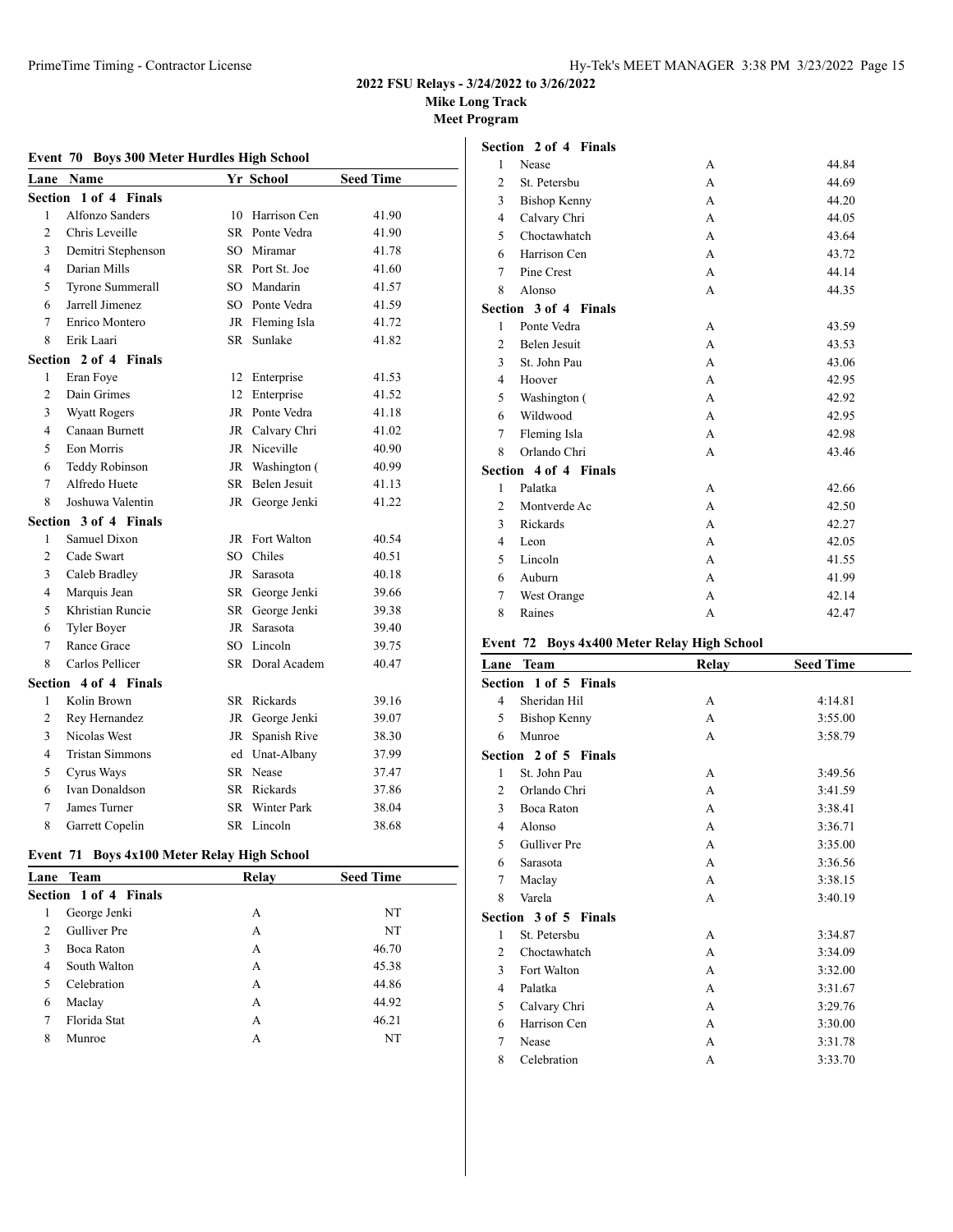**Mike Long Track**

**Meet Program**

# **Section 4 of 5 Finals...(Event 72 Boys 4x400 Meter Relay High School)**

| 1 | Pine Crest            | А | 3:29.73 |
|---|-----------------------|---|---------|
| 2 | Ponte Vedra           | А | 3:29.54 |
| 3 | Leon                  | A | 3:27.42 |
| 4 | Montverde Ac          | A | 3:26.05 |
| 5 | West Orange           | A | 3:25.09 |
| 6 | Florida Stat          | A | 3:25.51 |
| 7 | Fleming Isla          | A | 3:27.27 |
| 8 | Belen Jesuit          | A | 3:28.15 |
|   | Section 5 of 5 Finals |   |         |
|   |                       |   |         |
| 1 | George Jenki          | A | 3:25.00 |
| 2 | South Walton          | A | 3:24.01 |
| 3 | Niceville             | A | 3:22.80 |
| 4 | Lincoln               | A | 3:20.68 |
| 5 | Raines                | A | 3:17.60 |
| 6 | Rickards              | A | 3:19.70 |
| 7 | Hoover                | A | 3:21.57 |

### **Event 73 Boys 4x800 Meter Relay High School**

| Lane           | <b>Team</b>           | Relay | <b>Seed Time</b> |
|----------------|-----------------------|-------|------------------|
|                | Section 1 of 2 Finals |       |                  |
| $\mathbf{1}$   | West Orange           | A     | 8:27.17          |
| $\overline{2}$ | North Bay Ha          | A     | 8:32.01          |
| 3              | South Walton          | A     | 8:32.94          |
| 4              | Choctawhatch          | A     | 8:34.43          |
| 5              | <b>Bishop Kenny</b>   | A     | 8:36.77          |
| 6              | Maclay                | A     | 8:43.27          |
| $\overline{7}$ | Providence C          | A     | 8:44.42          |
| 8              | St. Petersbu          | A     | 8:45.15          |
| 9              | Wildwood              | A     | 8:45.25          |
| 10             | St. Francis           | A     | 8:59.23          |
| 11             | St. John Pau          | A     | 9:00.00          |
| 12             | Florida Stat          | А     | 9:04.21          |
| 13             | Varela                | A     | 9:14.28          |
| 14             | Harrison Cen          | А     | 9:15.00          |
| 15             | Sheridan Hil          | A     | 10:48.90         |
|                | Section 2 of 2 Finals |       |                  |
| $\mathbf{1}$   | <b>Belen Jesuit</b>   | А     | 7:50.87          |
| $\overline{2}$ | Nease                 | A     | 7:58.23          |
| 3              | Rickards              | A     | 8:00.02          |
| 4              | Niceville             | A     | 8:05.56          |
| 5              | <b>West Port</b>      | А     | 8:10.77          |
| 6              | <b>Braddock</b>       | A     | 8:10.82          |
| 7              | <b>Boca Raton</b>     | A     | 8:11.44          |
| 8              | Lincoln               | А     | 8:11.45          |
| 9              | Windermere P          | А     | 8:12.54          |
| 10             | Pine Crest            | A     | 8:14.07          |
| 11             | Calvary Chri          | A     | 8:20.00          |
| 12             | Fort Walton           | A     | 8:22.00          |
| 13             | <b>Winter Park</b>    | А     | 8:24.40          |
| 14             | Alonso                | A     | 8:25.11          |
| 15             | Montverde Ac          | A     | 8:27.07          |

# **Event 75 Boys High Jump High School**

| 1.78m Starting Height. 5cm Increments. |                       |                 |                     |                   |  |  |  |
|----------------------------------------|-----------------------|-----------------|---------------------|-------------------|--|--|--|
| Pos                                    | <b>Name</b>           |                 | Yr School           | <b>Seed Mark</b>  |  |  |  |
|                                        | Flight 1 of 1 Finals  |                 |                     |                   |  |  |  |
| 1                                      | Scott Verboncoeur     | SO.             | Master's Aca        | 1.82 <sub>m</sub> |  |  |  |
| 2                                      | Mikuan Sanders        | 12 <sub>1</sub> | Harrison Cen        | 1.82m             |  |  |  |
| 3                                      | <b>Andrew Purcell</b> | 10              | Enterprise          | 1.82m             |  |  |  |
| 4                                      | Krisangel Arce        | FR -            | Alonso              | 1.82 <sub>m</sub> |  |  |  |
| 5                                      | Shane Croston         |                 | JR Maclay           | 1.82m             |  |  |  |
| 6                                      | Oli Broutin           |                 | JR Niceville        | 1.82m             |  |  |  |
| 7                                      | Eugenio Abruzzini     | SR -            | Ponte Vedra         | 1.82 <sub>m</sub> |  |  |  |
| 8                                      | Jermaris Speights     |                 | JR Lincoln          | 1.82m             |  |  |  |
| 9                                      | Carlos Morales        |                 | SR Belen Jesuit     | 1.82m             |  |  |  |
| 10                                     | Nick Lowery           | SR              | <b>Bishop Snyde</b> | 1.83 <sub>m</sub> |  |  |  |
| 11                                     | Nolan Barnes          | 12              | Thomasville         | 1.87m             |  |  |  |
| 12                                     | Jace Huber            |                 | JR Lemon Bay        | 1.87m             |  |  |  |
| 13                                     | Jacoby Johnson        |                 | SR Raines           | 1.87m             |  |  |  |
| 14                                     | Joshuwa Valentin      |                 | JR George Jenki     | 1.87m             |  |  |  |
| 15                                     | Chase Tudor           |                 | JR Lemon Bay        | 1.87m             |  |  |  |
| 16                                     | Josh Shelley          |                 | JR Chiles           | 1.87m             |  |  |  |
| 17                                     | Zion Gunn             |                 | JR Winter Park      | 1.90 <sub>m</sub> |  |  |  |
| 18                                     | Jayden Harris         |                 | JR Bishop Kenny     | 1.92 <sub>m</sub> |  |  |  |
| 19                                     | <b>Tyler Pack</b>     | JR              | Sarasota            | 1.92 <sub>m</sub> |  |  |  |
| 20                                     | Jeremiah Rutledge     |                 | JR George Jenki     | 1.92 <sub>m</sub> |  |  |  |
| 21                                     | Jordan Woolen         | 10              | Hoover              | 1.93 <sub>m</sub> |  |  |  |
| 22                                     | Caden Howard          |                 | SR Navarre          | 1.93 <sub>m</sub> |  |  |  |
| 23                                     | Riley Willis          |                 | JR Lemon Bay        | 1.97 <sub>m</sub> |  |  |  |
| 24                                     | Jay Avery             | 11              | Hoover              | 1.98m             |  |  |  |
| 25                                     | Sam Murray            | 12              | Harrison Cen        | 1.98m             |  |  |  |
| 26                                     | Eran Foye             | 12              | Enterprise          | 1.98m             |  |  |  |

# **Event 76 Boys Pole Vault High School**

| 3.65m Starting Height. 15cm Increments. |                      |      |                |                   |  |  |
|-----------------------------------------|----------------------|------|----------------|-------------------|--|--|
| Pos                                     | <b>Name</b>          |      | Yr School      | <b>Seed Mark</b>  |  |  |
|                                         | Flight 1 of 1 Finals |      |                |                   |  |  |
| 1                                       | Paul Cota            | JR   | Circle Chris   | 3.80 <sub>m</sub> |  |  |
| 2                                       | Landen Scott         | JR   | Ponte Vedra    | 4.00 <sub>m</sub> |  |  |
| 3                                       | Oskar Louk           | JR   | Jesuit (Tamp   | 4.00 <sub>m</sub> |  |  |
| 4                                       | Henry Gainer         |      | JR Ponte Vedra | 4.00 <sub>m</sub> |  |  |
| 5                                       | Tyler Beck           | JR   | Out-of-Door    | 4.05m             |  |  |
| 6                                       | James Marion         | SO   | Niceville      | 4.11 <sub>m</sub> |  |  |
| 7                                       | Lawson Kilpatrick    | SR - | South Walton   | 4.11m             |  |  |
| 8                                       | Van Carter           | SO.  | South Walton   | 4.11m             |  |  |
| 9                                       | Luke Bilger          | SR   | Fort Walton    | 4.11 <sub>m</sub> |  |  |
| 10                                      | <b>Everett Mumme</b> | JR   | Satellite      | 4.15m             |  |  |
| 11                                      | Jacob Tarantelli     | SR   | Bishop Snyde   | 4.16m             |  |  |
| 12                                      | Chris Sims           | 12   | Thompson       | 4.26m             |  |  |
| 13                                      | Camden Hayslett      | JR   | Calvary Chri   | 4.27m             |  |  |
| 14                                      | Connor White         | 11   | Hoover         | 4.41m             |  |  |
| 15                                      | Gavin Horton         | 11   | Thompson       | 4.41 <sub>m</sub> |  |  |
| 16                                      | Nicolas Souto        | SR.  | Belen Jesuit   | 4.60m             |  |  |
| 17                                      | Collin Pate          | 10   | Hoover         | 4.64m             |  |  |
| 18                                      | Carter Ellis         | 12   | Hoover         | 4.64m             |  |  |
| 19                                      | Sam Mrky             | SR   | Cardinal Gib   | 4.65m             |  |  |
| 20                                      | Alex Georgiev        | SO.  | Montverde Ac   | 4.70m             |  |  |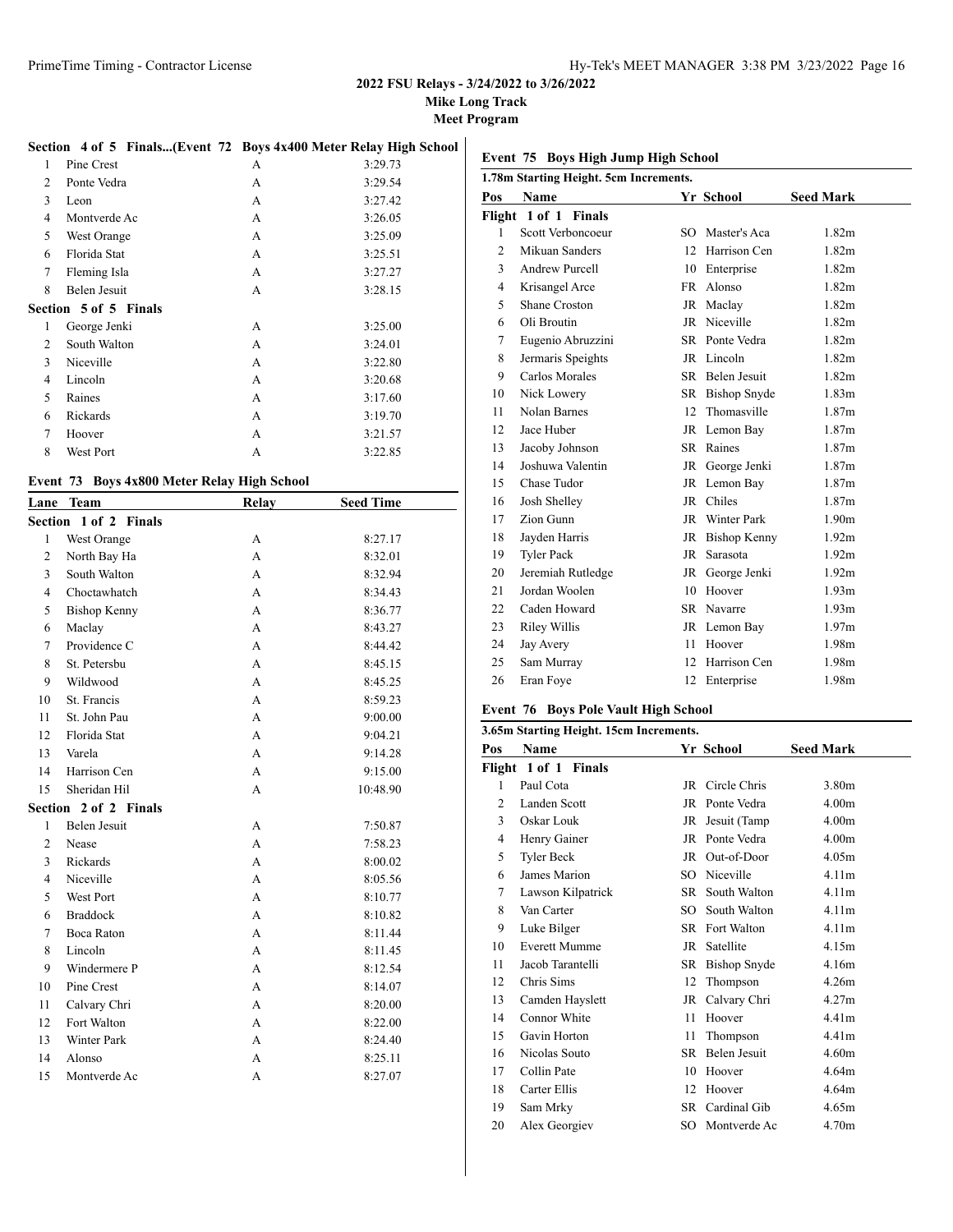**Mike Long Track**

**Meet Program**

# **Event 77 Boys Long Jump High School**

| Pos | Name                 |    | Yr School           | <b>Seed Mark</b>  |
|-----|----------------------|----|---------------------|-------------------|
|     | Flight 1 of 2 Finals |    |                     |                   |
| 1   | Mikuan Sanders       | 12 | Harrison Cen        | 6.70 <sub>m</sub> |
| 2   | Derrick Tarver       | 12 | Auburn              | 6.70 <sub>m</sub> |
| 3   | Kyle Johnson         | JR | Montverde Ac        | 6.71 <sub>m</sub> |
| 4   | Harrison Robinson    | SR | Raines              | 6.75m             |
| 5   | Kemani Wilson        | JR | <b>Bolles</b>       | 6.76m             |
| 6   | Reshawn Latimer      | SR | Raines              | 6.76m             |
| 7   | Christian White      |    | SR Freedom (Orl     | 6.79 <sub>m</sub> |
| 8   | Derrick Thompson     |    | JR Lincoln          | 6.80 <sub>m</sub> |
|     | Flight 2 of 2 Finals |    |                     |                   |
| 1   | Joshua Adams         | SR | Spanish Rive        | 6.80 <sub>m</sub> |
| 2   | Bakari Dailey        | 12 | Auburn              | 6.87 <sub>m</sub> |
| 3   | Dain Grimes          | 12 | Enterprise          | 6.88m             |
| 4   | Matthew McDoom       | SR | West Orange         | 6.92m             |
| 5   | Brad Harper          | 12 | Auburn              | 6.94m             |
| 6   | Noah Straley         | SR | <b>Bishop Kenny</b> | 6.98m             |
| 7   | Jay Avery            | 11 | Hoover              | 7.21 <sub>m</sub> |
| 8   | La'Quan Ellis        | JR | George Jenki        | 7.22m             |
| 9   | Micah Larry          |    | JR Montverde Ac     | 7.38m             |

### **Event 78 Boys Triple Jump High School**

| <b>Name</b>          |    |        | <b>Seed Mark</b>                                                                                                                                                        |
|----------------------|----|--------|-------------------------------------------------------------------------------------------------------------------------------------------------------------------------|
| Flight 1 of 1 Finals |    |        |                                                                                                                                                                         |
| Eugenio Abruzzini    |    |        | 12.96m                                                                                                                                                                  |
| Dedrick Grady        |    |        | 13.08m                                                                                                                                                                  |
| Jacoby Johnson       |    |        | 13.15m                                                                                                                                                                  |
| Bakari Dailey        |    |        | 13.25m                                                                                                                                                                  |
| Owen Burks           |    |        | 13.39m                                                                                                                                                                  |
| Mikuan Sanders       |    |        | 13.41m                                                                                                                                                                  |
| Kyle Johnson         |    |        | 13.47m                                                                                                                                                                  |
| RJ Torbor            | 10 | Hoover | 13.51m                                                                                                                                                                  |
| Kobe Diggs           |    |        | 13.63m                                                                                                                                                                  |
| Reshawn Latimer      |    |        | 13.79m                                                                                                                                                                  |
| Derrick Tarver       |    |        | 14.53m                                                                                                                                                                  |
| Jay Avery            | 11 | Hoover | 14.78m                                                                                                                                                                  |
|                      |    |        | Yr School<br>SR Ponte Vedra<br>SO West Port<br>SR Raines<br>12 Auburn<br>JR Choctawhatch<br>12 Harrison Cen<br>JR Montverde Ac<br>SR Umatilla<br>SR Raines<br>12 Auburn |

| Pos                  | Name                    |     | Yr School       | <b>Seed Mark</b> |  |  |  |
|----------------------|-------------------------|-----|-----------------|------------------|--|--|--|
| Flight 1 of 2 Finals |                         |     |                 |                  |  |  |  |
| 1                    | Colin King              |     | SR Spruce Creek | 13.99m           |  |  |  |
| $\overline{2}$       | Wyatt Underwood         |     | JR Middleburg   | 14.04m           |  |  |  |
| 3                    | <b>Brady Greene</b>     | SR  | Spanish Rive    | 14.09m           |  |  |  |
| $\overline{4}$       | Toshi Yamamoto          | 11  | Hoover          | 14.13m           |  |  |  |
| 5                    | Mark Faircloth          |     | SO Florida Stat | 14.15m           |  |  |  |
| 6                    | Jaelen Simmons          |     | JR Mandarin     | 14.20m           |  |  |  |
| 7                    | Kenneth Colston         |     | SR Florida Stat | 14.22m           |  |  |  |
| 8                    | Logan Bishop            |     | SR Citrus       | 14.32m           |  |  |  |
| 9                    | Ian Trill               |     | JR Calvary Chri | 14.61m           |  |  |  |
| 10                   | Garrison Butler         |     | SO Bolles       | 14.72m           |  |  |  |
| 11                   | Narrson Tulloch         |     | SR Miramar      | 14.72m           |  |  |  |
| 12                   | Gabriel Calhoun         |     | SR Niceville    | 14.76m           |  |  |  |
| 13                   | Dylan Freet             |     | JR Tocoi Creek  | 14.78m           |  |  |  |
| 14                   | Joseph Hanson           |     | JR Niceville    | 14.83m           |  |  |  |
| 15                   | Nathan Lebowitz         |     | JR Ponte Vedra  | 14.86m           |  |  |  |
|                      | Flight 2 of 2 Finals    |     |                 |                  |  |  |  |
| 1                    | Layne Swafford          |     | JR Ponte Vedra  | 14.88m           |  |  |  |
| 2                    | <b>Ian Johnson</b>      | SR  | Belen Jesuit    | 14.95m           |  |  |  |
| 3                    | Cooper Crowell          |     | JR Paxon        | 14.95m           |  |  |  |
| 4                    | Cam Bates               | 11. | Thomasville     | 15.09m           |  |  |  |
| 5                    | Aidan Marsh             |     | JR Land O'Lakes | 15.09m           |  |  |  |
| 6                    | Nik Jefferson           |     | SO Berkeley Pre | 15.20m           |  |  |  |
| 7                    | Cody Menke              |     | SR John Carroll | 15.42m           |  |  |  |
| 8                    | Jake Guarnera           |     | SO Ponte Vedra  | 15.49m           |  |  |  |
| 9                    | Preston Loggins         |     | SR Rickards     | 15.53m           |  |  |  |
| 10                   | <b>Demarcus Towels</b>  |     | SR Rickards     | 15.59m           |  |  |  |
| 11                   | <b>Tyler Washington</b> | SR  | South Miami     | 15.88m           |  |  |  |
| 12                   | <b>Bradley Shaw</b>     |     | 10 Hoover       | 15.90m           |  |  |  |
| 13                   | La'Darion Dudley        |     | JR Lincoln      | 16.12m           |  |  |  |
| 14                   | Mitchell Ratley         |     | SR Niceville    | 16.60m           |  |  |  |
| 15                   | Noah Harman             |     | SR Niceville    | 16.86m           |  |  |  |

# **Event 79 Boys Discus Throw High School**

| Pos | <b>Name</b>             |     | Yr School       | <b>Seed Mark</b> |
|-----|-------------------------|-----|-----------------|------------------|
|     | Flight 1 of 3 Finals    |     |                 |                  |
|     | Garrison Butler         | SO. | <b>Bolles</b>   | 40.46m           |
| 2   | Jayson Edwards          |     | JR Spruce Creek | 40.49m           |
| 3   | Christopher Cotton      |     | JR Florida Stat | 40.67m           |
| 4   | Jakob Birken            |     | SR Maclay       | 40.84m           |
| 5   | Jayden Woodson          |     | SR Master's Aca | 40.97m           |
| 6   | <b>Bradley Shaw</b>     | 10  | Hoover          | 41.08m           |
| 7   | Henry Gainer            |     | JR Ponte Vedra  | 41.40m           |
| 8   | Spencer Mackenzie       |     | SR Fort Walton  | 41.46m           |
| 9   | <b>Tyler Washington</b> |     | SR South Miami  | 41.46m           |
| 10  | Jaden Mikhael           |     | JR Niceville    | 41.47m           |
| 11  | Cooper Crowell          |     | JR Paxon        | 41.82m           |

# **Event 80 Boys Shot Put High School**